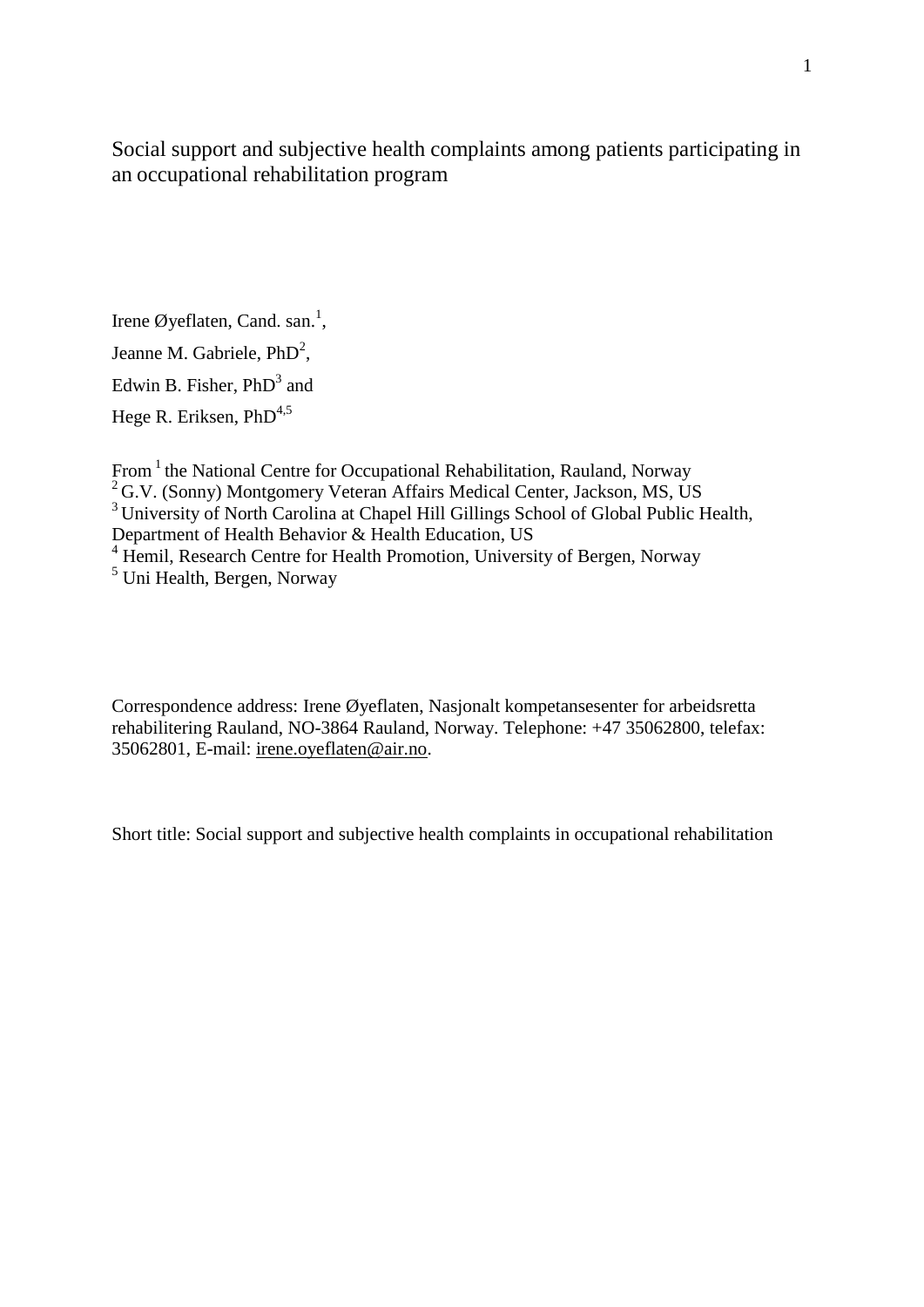# **ABSTRACT**

### *Objectives*:

To examine differences in rehabilitation patients' social support received from rehabilitation staff and from support providers outside rehabilitation, and to examine the relationships between social support and the patients' reports of subjective health complaints (SHC). *Methods:* 

131 patients (68 % females, mean age 45 years) participating in a 4-week, inpatient, occupational rehabilitation program were included. All patients completed questionnaires on demographic variables, SHC, and social support (Social Support Inventory, SSI) received from rehabilitation staff and from support providers outside rehabilitation. The factor structure of the Norwegian version of SSI was analysed identifying two factors; directive and nondirective social support.

# *Results:*

Patients reported significantly more support from rehabilitation staff than from support providers outside rehabilitation, and they reported significantly more nondirective support compared to directive support. High directive support from providers outside rehabilitation was associated with more subjective health complaints.

#### *Conclusion:*

Norwegian patients participating in an occupational rehabilitation program reported more support from rehabilitation staff than from support providers outside rehabilitation and they reported more nondirective support compared to directive support. Only directive support from support providers outside rehabilitation was related to greater reports of subjective health complaints. .

# *Key words:*

Social support, subjective health complaints, interdisciplinary occupational/vocational rehabilitation, long-term sick leave.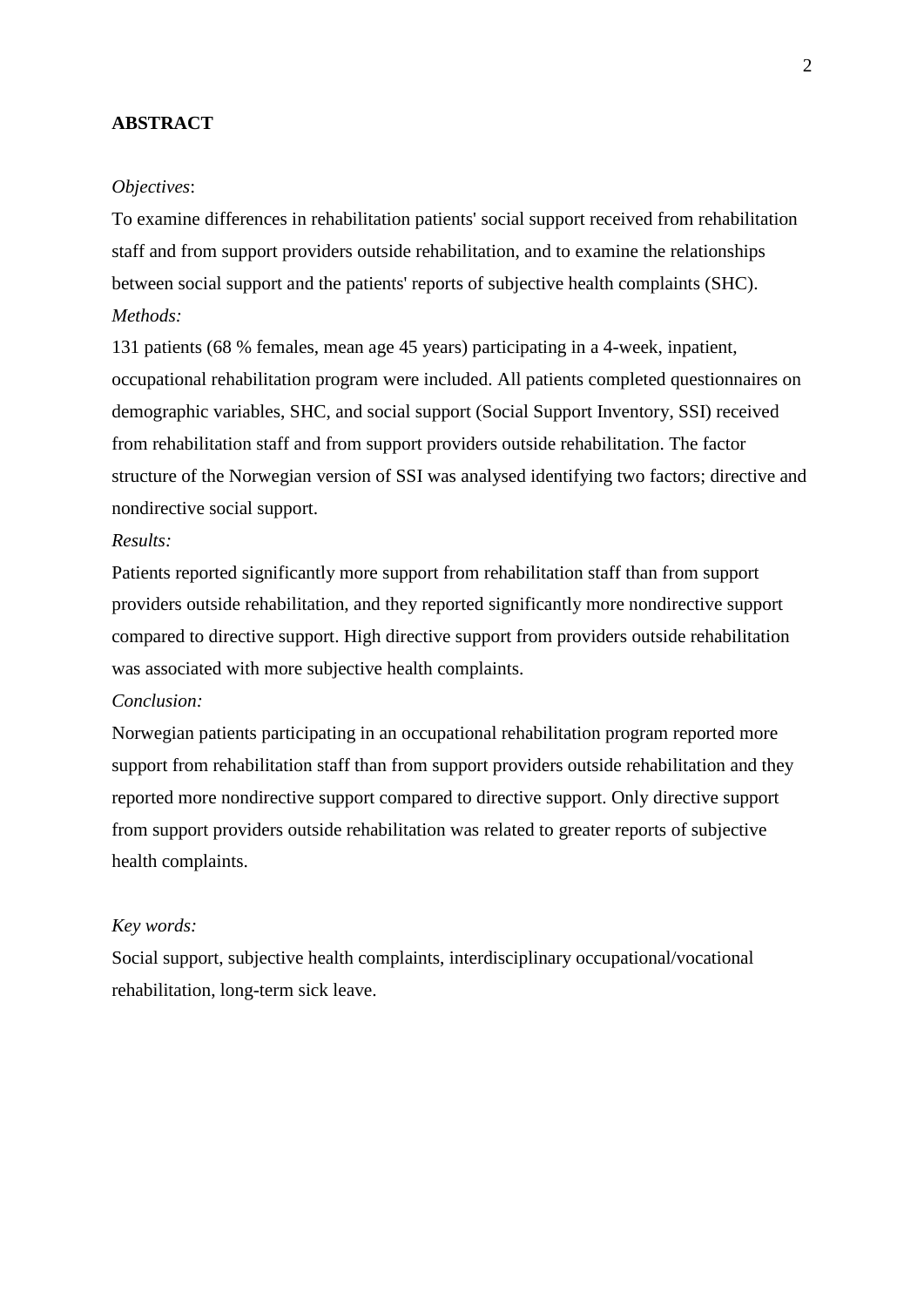# **INTRODUCTION**

Social support is associated with various physical and mental health outcomes including mortality  $(1)$ , immune function  $(2, 3)$ , psychological adjustment  $(2, 4, 5, 6)$ , and successful recovery (7). Social support may buffer the effects of negative experiences associated with stress (8) and is also fundamental in the adaptation and maintenance of health behaviors such as smoking cessation (9), weight loss (10), and chronic disease self-management (11). The current study adds to this literature by assessing relationships among two types of support, directive and nondirective support, and subjective health complaints in an occupational rehabilitation setting.

Fisher and colleagues have made a distinction between support that is directive and support that is nondirective (12, 13). This distinction is based on the roles and relationships assumed between the support provider and recipient. Directive support is prescriptive and guided by rules. When directive support is provided, the support provider takes over responsibility and tells the support recipient what to think, feel, or choose. In contrast, nondirective support involves cooperation with the support recipient and acceptance of the support recipient's thoughts and choices. When nondirective support is provided, the recipient maintains responsibility for tasks and decisions about goals. It is understood, however, that over a series of actual support exchanges, support providers typically provide a combination of these support types.

Nondirective support has been found to be positively associated with disease management, healthy lifestyles, quality of life, and support satisfaction whereas directive support has been found to have no effect or, in some cases, a negative effect on these outcomes (12, 13, 14, 15). There are, however, situations in which directive support can be advantageous, such as acute, stressful situations or in situations in which an individual lacks the necessary skills to handle a challenge (16, 17).

All studies on this nondirective and directive support distinction have been with samples from US. There may be cultural differences in how support is viewed, the type of support sought and provided, how support is used, and the effects of support on physical and mental health outcomes (18). Therefore, studies from other countries and cultures are needed to determine whether this nondirective and directive support distinction is found in other cultures and whether these support types are associated with health outcomes in other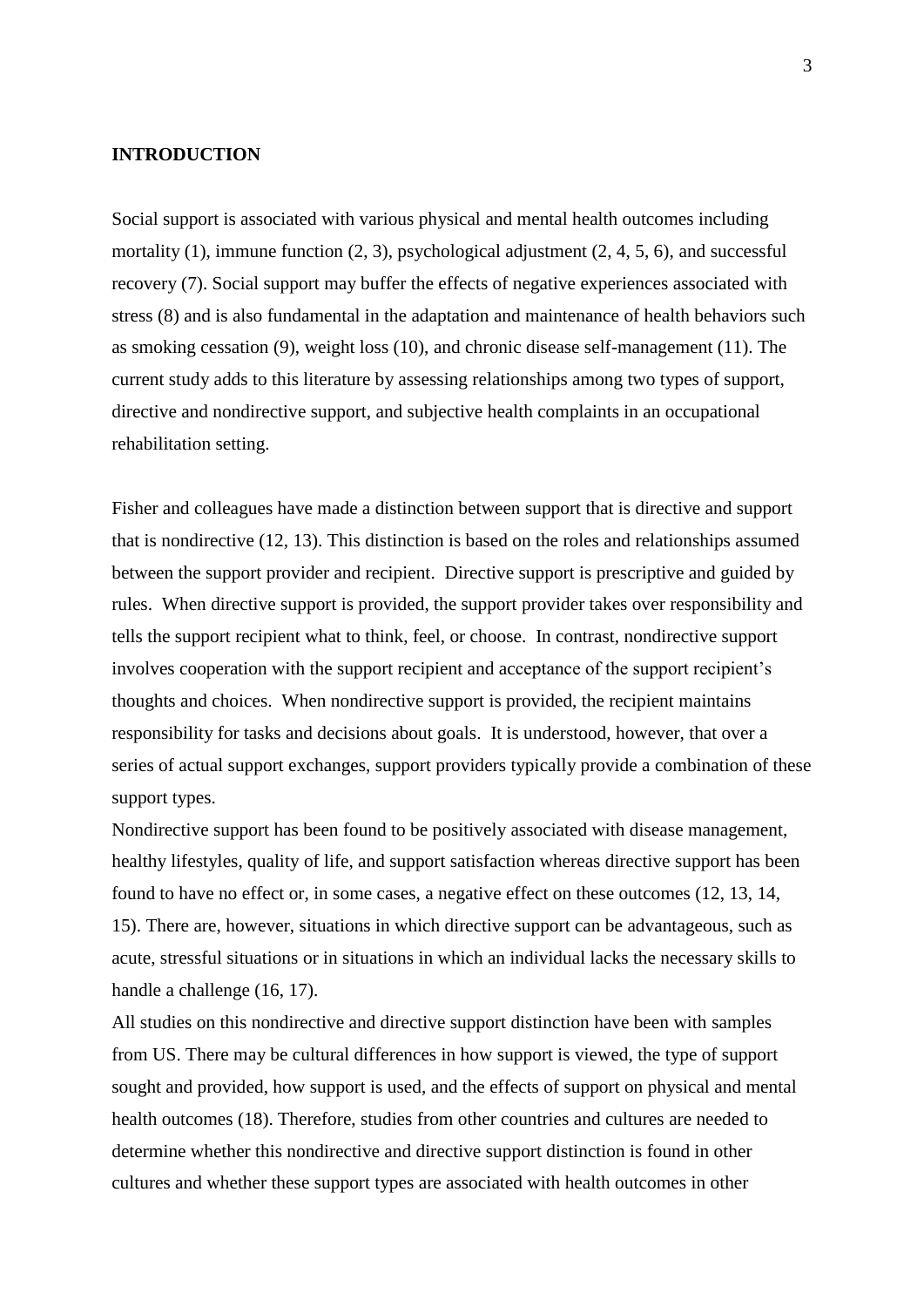cultures. The current study adds to previous literature by assessing this support distinction in a sample of Norwegian rehabilitation patients.

One outcome frequently encountered within the rehabilitation setting, and in which this nondirective and directive support distinction may be of importance, is subjective health complaints. Subjective health complaints are a term for "normal" complaints reported by the majority of individuals which do not necessarily reach the required threshold for verifiable diseases (19). Many of these conditions are non-specific conditions, often with little objective pathology or impairment (21, 22, 23, 24). Similar terms being used are functional disorders or medically unexplained symptoms. The intensity of subjective health complaints forms a continuum from normal complaints to conditions that require medical care and are incompatible with participation in social and working life (27). Thus, there is no obvious cutoff point to indicate what constitutes illness (27).

The prevalence of subjective health complaints is high in the general adult population varying from 75 % in a Nordic population (20) to 80 % reporting musculoskeletal complaints, 65 % "pseudoneurological" complaints and 60 % gastrointestinal complaints, in the Norwegian population (27). Similar findings are reported from the Philippines (28) and Kenya (29). Among long-term sick listed rehabilitation patients a high degree of co-morbidity of complaints has been reported with an average of 12 subjective health complaints during the previous 30 days, and with more that 80% of the patients reporting fatigue and neck pain (26).

Subjective health complaints have been associated with many negative outcomes, and are among the most frequent causes for seeking health care, granting sick leave, and long-term incapacity for work (20-22). In addition, musculoskeletal complaints and mild or moderate mental health problems are the most common reasons for long term sick leave and disability pension in Norway (23).

As previously mentioned, subjective health complaints are frequently encountered in the occupational rehabilitation setting. Within occupational rehabilitation programs, there has been a shift in management style, communication, and attitudes from the health care providers (22). Traditionally, a paternalistic style was adopted in which the provider takes over control and decides what is best for the patient. Although in some acute situations this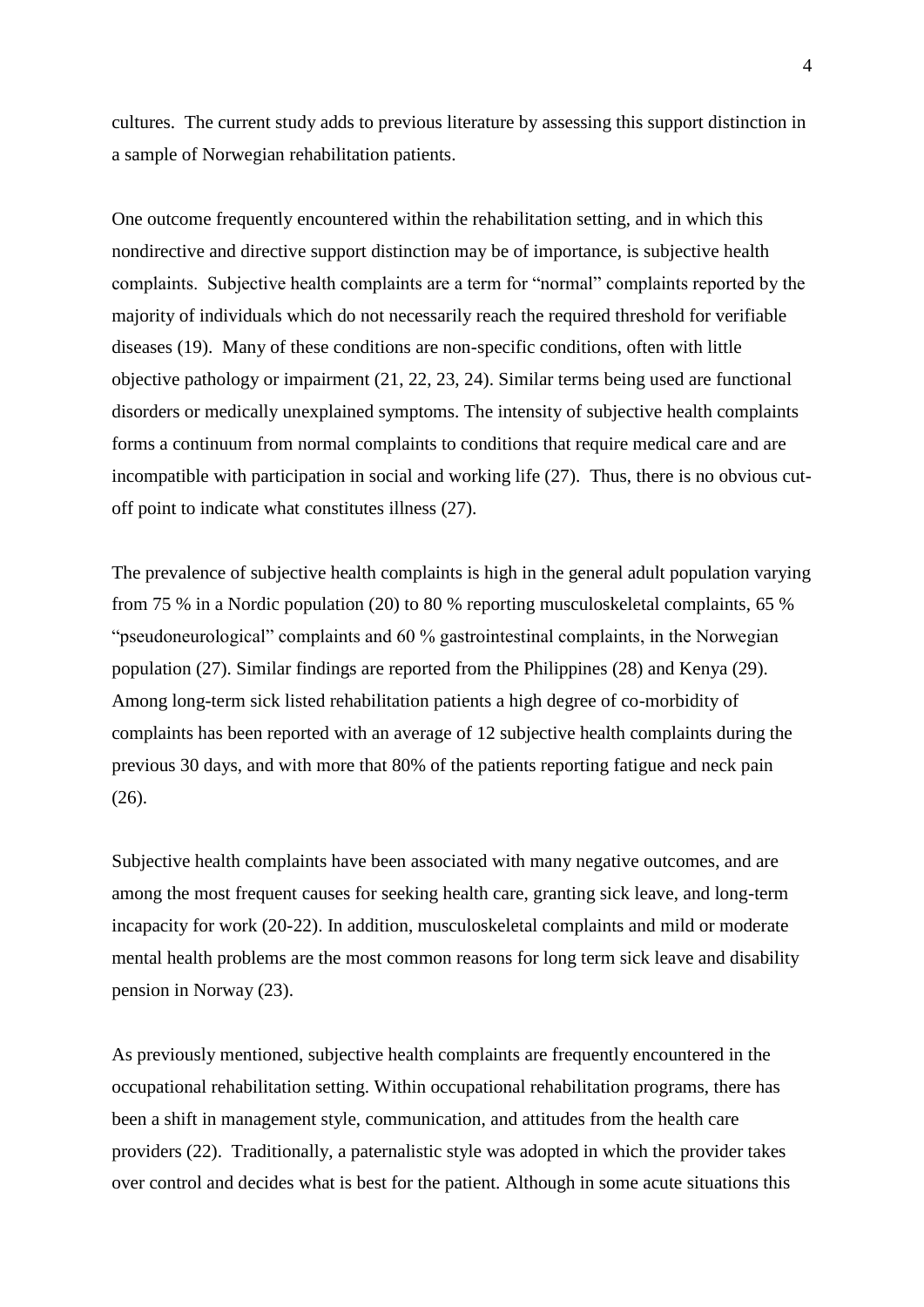paternalistic style may be beneficial, this style may not be the best option in chronic and more non-specific conditions. In these situations, the patients may benefit from playing an active role in managing their own health actions (30). To help individuals better manage their conditions, occupational rehabilitation programs have started to adopt a more autonomous style that is client-centred, collaborative, and encourages the patient to be an active participant in his/her own health management (30). Thus, it appears that within the rehabilitation setting in Norway official and national practice guidelines are promoting a shift from using a predominately directive approach to a predominately nondirective approach (31). No studies, however, have assessed the support provided within a rehabilitation setting to determine whether more nondirective than directive support is provided and whether the type of support provided influences subjective health complaints.

Of course, individuals also receive support concerning their health problems from social networks outside the rehabilitation setting. This may be provided by family members or friends or from health care providers such as individuals' general practitioners. This suggests the opportunity to characterize support from within the rehabilitation centre in contrast to that reported from sources outside it.

This study was designed to examine whether the distinction between nondirective and directive support found in US samples would be replicated in Norwegian samples, to use this distinction to characterize support provided through rehabilitation centre relative to that reported from sources outside those centres, and to examine the relationships between such specific types of support and subjective health complaints. We hypothesized that factor analysis of social support measures would sustain the distinction between nondirective and directive support. We also hypothesized that, participants would report more nondirective than directive support from providers within the rehabilitation centre as well as more nondirective support from providers within the rehabilitation setting than from providers outside that setting. In addition, we hypothesized that nondirective support from both providers would be associated with lower reports of subjective health complaints and directive support would be associated with greater reports of subjective health complaints.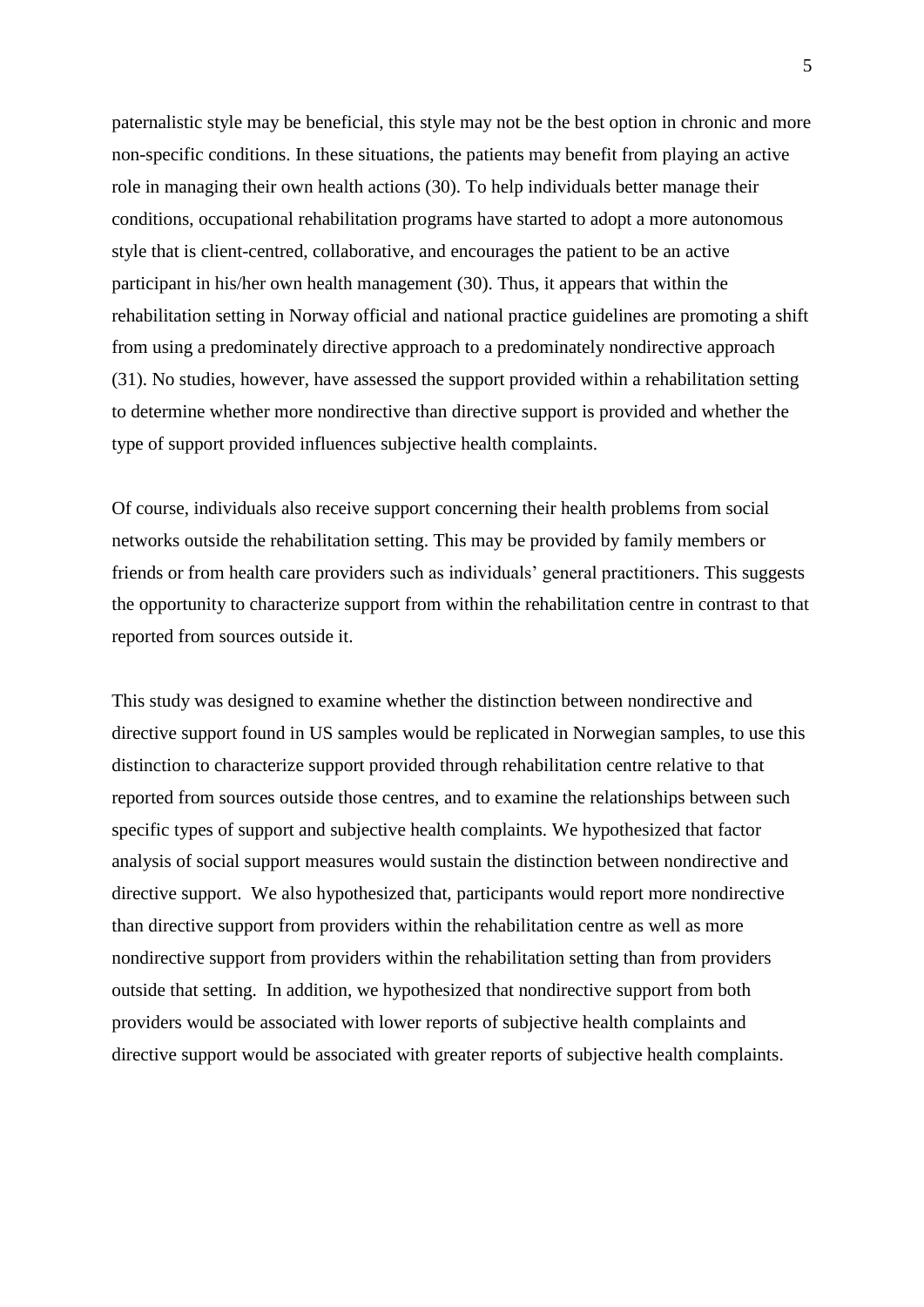#### **METHODS**

### *Participants*

Participants were recruited from a sample of 146 consecutive long-term, patients sick listed for diagnosis related to complex musculoskeletal and psychological health problems. They participated in a 4-week inpatient, interdisciplinary, occupational rehabilitation program during the spring 2005. Ninety percent (131 patients) participated in this cross sectional study, 89 women (68 %) and 42 men (32%). The patients were between the ages of 20 and 61 years ( $M = 45.25$ ; SD = 8.89). Patients were admitted to the rehabilitation centre based on referrals from their general practitioners, National Health Insurance offices, or labour market agencies. They were recruited from both urban and rural areas. The patients were not charged for attending the program. Inclusion criteria at the rehabilitation centre were being motivated to participate in the program and having an intentional goal and plan to return to work. In addition, other relevant medical examinations and treatments such as x-rays and ordinary physiotherapy should have been tried before admittance to the program. Exclusion criteria at the rehabilitation centre were serious psychiatric disorders or undecided applications for disability pension or insurance claims. The patients answered questions on subjective health complaints and social support at the end of the 4-week rehabilitation program.

#### *Comprehensive Interdisciplinary Occupational Rehabilitation*

The aim of the occupational rehabilitation program was to help individuals on long-term sick leave and with complex health problems, improve their level of functioning, improve their work ability, and increase the likelihood of return to work. The fundamental concept of the rehabilitation program was that every individual is responsible for his/her own life and the direction he/she chooses, and is thus free to pursue actions in line with his/her own interests and preferences. The aims of the program were twofold: 1) to change the direction of the individuals` focus from pain and disability to an increased awareness of his/her own inherent resources, potentials and competences and 2) to guide patients towards making independent discoveries regarding the relation of body reactions to cognitive, affective and psychological factors in order to help them to discover skills within themselves.

The interdisciplinary rehabilitation team consisted of physicians, nurses, physiotherapists, occupational social workers, and sport pedagogues with specialized knowledge in occupational rehabilitation. To promote a collaborative environment in which the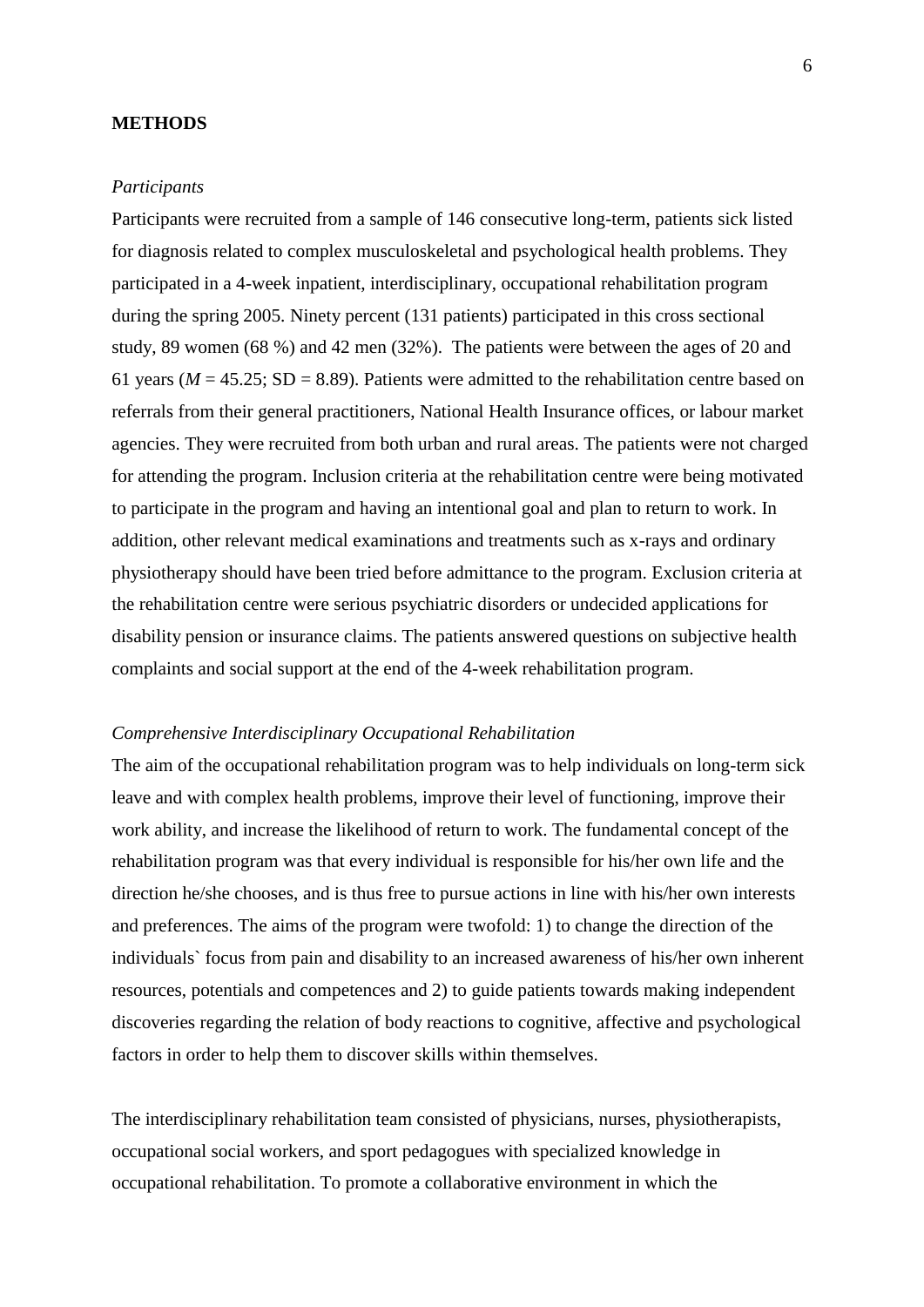rehabilitation team and the patient shared decision making, the members of the team introduced themselves as counsellors rather than as therapists or specialists. A structured examination/consultation was carried out on each patient by the team. The patients were given feedback from the physical examinations, including information and relevant explanation. The interdisciplinary rehabilitation program entailed six, one- hour sessions, five days a week and included a combination of individual and group based interventions with physical activity, education and cognitive behavioural modification. Self-confidence, coping, and learning were important objectives for all the activities offered.

#### *Questionnaires*

Two standardized questionnaires were administered: The Subjective Health Complaints (SHC) Inventory (21), and The Social Support Inventory (SSI) (14, 15). Demographic variables, level of education, occupation/work tasks, self-ratings of health and sleep, and length of sick leave were also assessed.

### *Subjective Health Complaints*

The 29-item SHC Inventory measured subjective health complaints (21). Items assessed common somatic and psychological complaints experienced during the previous 30 days. Participants read the list of 29 complaints and indicated the severity of each complaint using a four-point scale (0=not at all, 1=little, 2=some, 3=severe). A total sum score as well as five subscales were computed: musculoskeletal complaints (8 items: shoulder pain, neck pain, upper back pain, arm pain, headache, low back pain, leg pain during physical activity, migraine), "pseudoneurology" (7 items: tiredness, anxiety, sleep problems, sadness/depression, dizziness, heat flushes, extra heartbeats), gastrointestinal complaints (7 items: epigastric discomfort, heartburn, dyspepsia, stomach pain, gas discomfort, diarrhoea, constipation), allergy (5 items: asthma, breathing difficulties, allergies, eczema, chest pain) and flu (2 items: cold/flu, coughing/bronchitis). The term "psuedoneurology" is used since this is the term used in the DSM IV for this cluster of complaints (19, 32). Complaints were considered to be severe if the participant indicated a score of 2 (some) or 3 (severe) for the item. The SCH Inventory has been found to have satisfactory validity and reliability (21).

# *Social Support*

The 16-item Social Support Inventory (SSI; 12, 13) assessed perceived receipt of nondirective and directive social support. Eight items assess nondirective support (show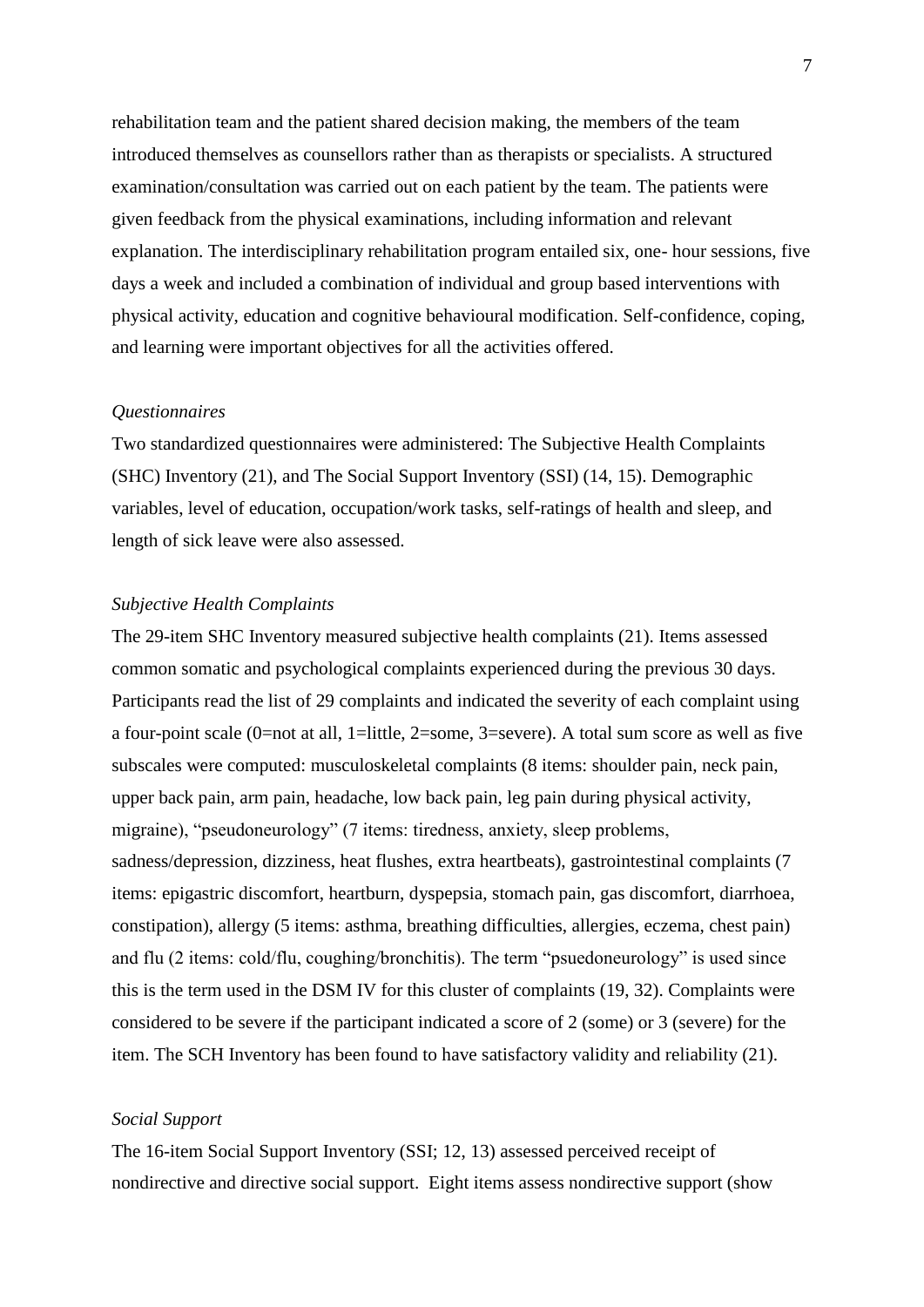interest in how you are doing, make it easy to talk about anything you think is important, ask how you are doing, are available to talk anytime, ask if you need help, cooperate with you to get things done, provide information so you understand why you are doing things, and offer a range of suggestions) and eight items assess directive support (tell you to feel proud of yourself, push you to get going on things, don`t let you dwell on upsetting thoughts, point out harmful or foolish ways you view things, solve problems for you, take charge of your problems, give you clear advice on how to handle problems, and tell you what to do). The SSI was translated from English into Norwegian according to recommendations for forward and backward translation. The patients completed this measure twice: once for support received outside the rehabilitation centre and once for support received from rehabilitation staff at the rehabilitation centre. On the first occasion, the patients were instructed, "Describe/identify the person you regard as your most important support provider at your home place regarding your health problems. Think of this/these person(s) while you fill in the questionnaires. On the second occasion, the patients were instructed "Think of the rehabilitation team at the rehabilitation centre (or the person within the rehabilitation team you regard as your support), while filling in." The English version of the SSI has been found to have adequate internal consistency (12, 13). For the present study, the validity of the distinction between nondirective and directive support was assessed by principal components analysis of responses to individual items and scores reflecting the distinction within the Norwegian sample were constructed.

#### *Statistics*

SPSS 14.0 and 15.0 for Windows was used for the statistical analysis. Descriptive data was determined for baseline characteristics. A principal components analysis (PCA) with Kaiser Oblimin rotation was performed on single items to examine the factor structure of the Social Support Inventory. Based on the factor structure, subscales were constructed by including the items with the highest loadings (above .4) and the secondary loading at least .2 less than the primary loading. Cronbach`s alpha was used to determine the internal consistency of the subscales. Based on this factor analysis, scores for nondirective and directive support were calculated as the mean rating of items loading on each factor. A repeated-measures ANOVA with support type (nondirective or directive subscale of the SSI) and support provider (support within the rehabilitation centre vs. support outside the rehabilitation centre) as within subject factors and gender as a between subject factor was conducted to compare mean levels of each type of support by each type of support provider. Post hoc analyses assessing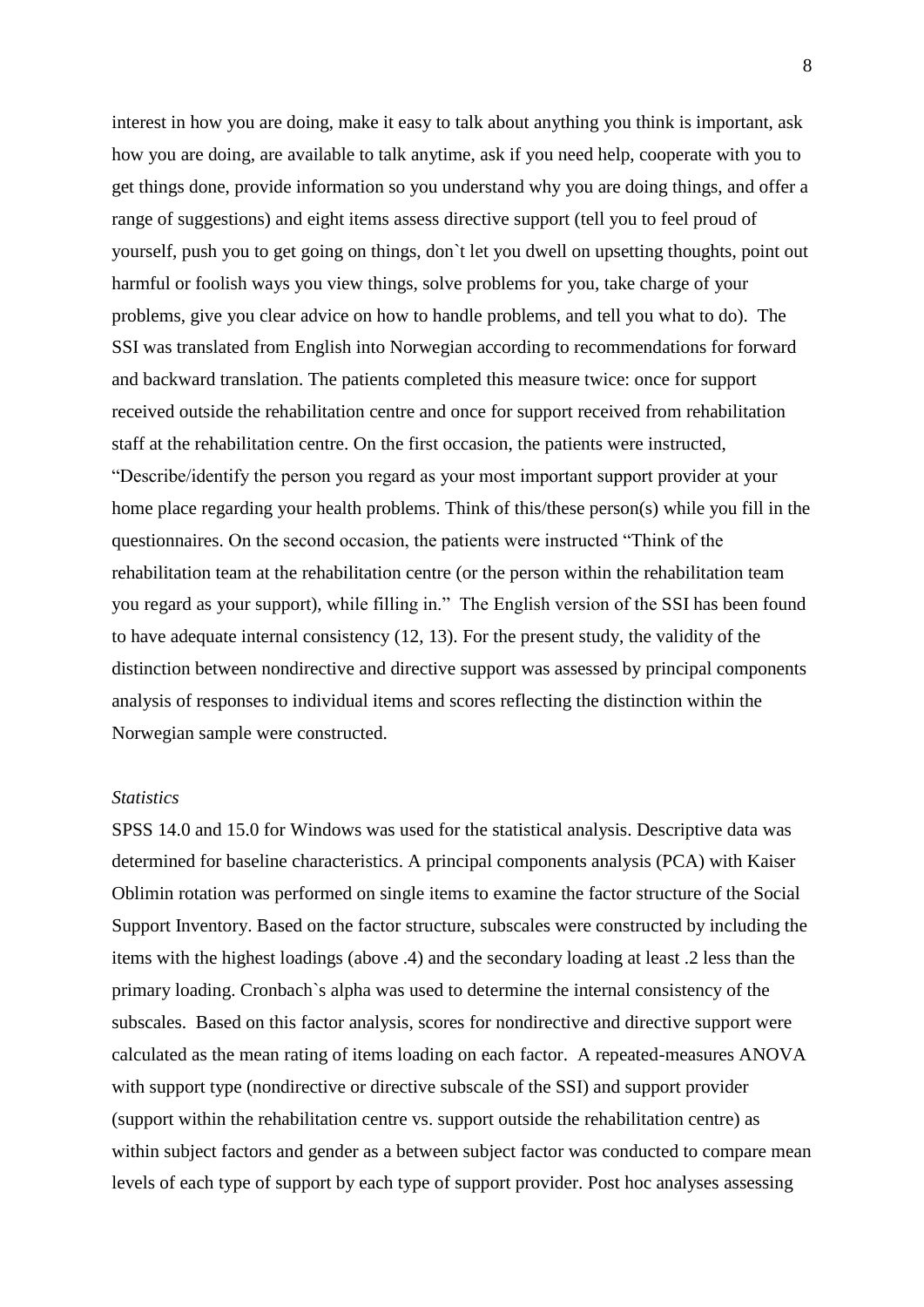differences in support profiles between the two groups of support providers were conducted by paired samples t-tests. Independent samples t-tests were conducted to explore gender differences and differences in subjective health complaints between this sample and a general population sample.

Hierarchical regression was conducted to assess whether social support was related to subjective health complaints. Separate analyses were conducted for musculoskeletal complaints, pseudoneurological complaints, gastrointestinal, allergy, and flu complaints as different dependent variables. The independent variables were entered into the equation in three successive steps. In each of these analyses, age and gender was entered as a covariate in the first step. In the second step, directive and nondirective support at the rehabilitation centre was entered into the models. In the final step, directive and nondirective support outside rehabilitation was entered into the models. This progression allowed for the evaluation of whether support outside the rehabilitation centre added any variance above that explained from support at the rehabilitation centre and within each type of support provider whether nondirective or directive support predicted subjective health complaints when controlling for shared variance. Analyses differed based on the dependent variable.

### **RESULTS**

#### *Demographic characteristics*

Table I displays baseline characteristics on education and work. The patients were on sick leave for an average of 11 months (*SD* =11.2; range 0 to 72 months) when initiating treatment at the rehabilitation centre. Seventy-five individuals (57%) were granted 100% sick leave, 22 (17%) 50% sick leave, 10 (8%) were on less than 50% sick leave and 6 (5%) were on active sick leave. Active sick leave is an arrangement, which allows the sick listed individual to participate in work while still receiving payments from the social insurance system. The aim of an active sick leave period is to keep the employee in contact with the workplace and to assess the employee's work ability while still disabled.

There were significant gender differences within occupational status ( $p$ < 0.001,  $\chi^2$ ), with more women in traditional female occupations, such as health care and education and more men in blue-collar jobs. Ninety-two individuals (69%) were married or living with someone.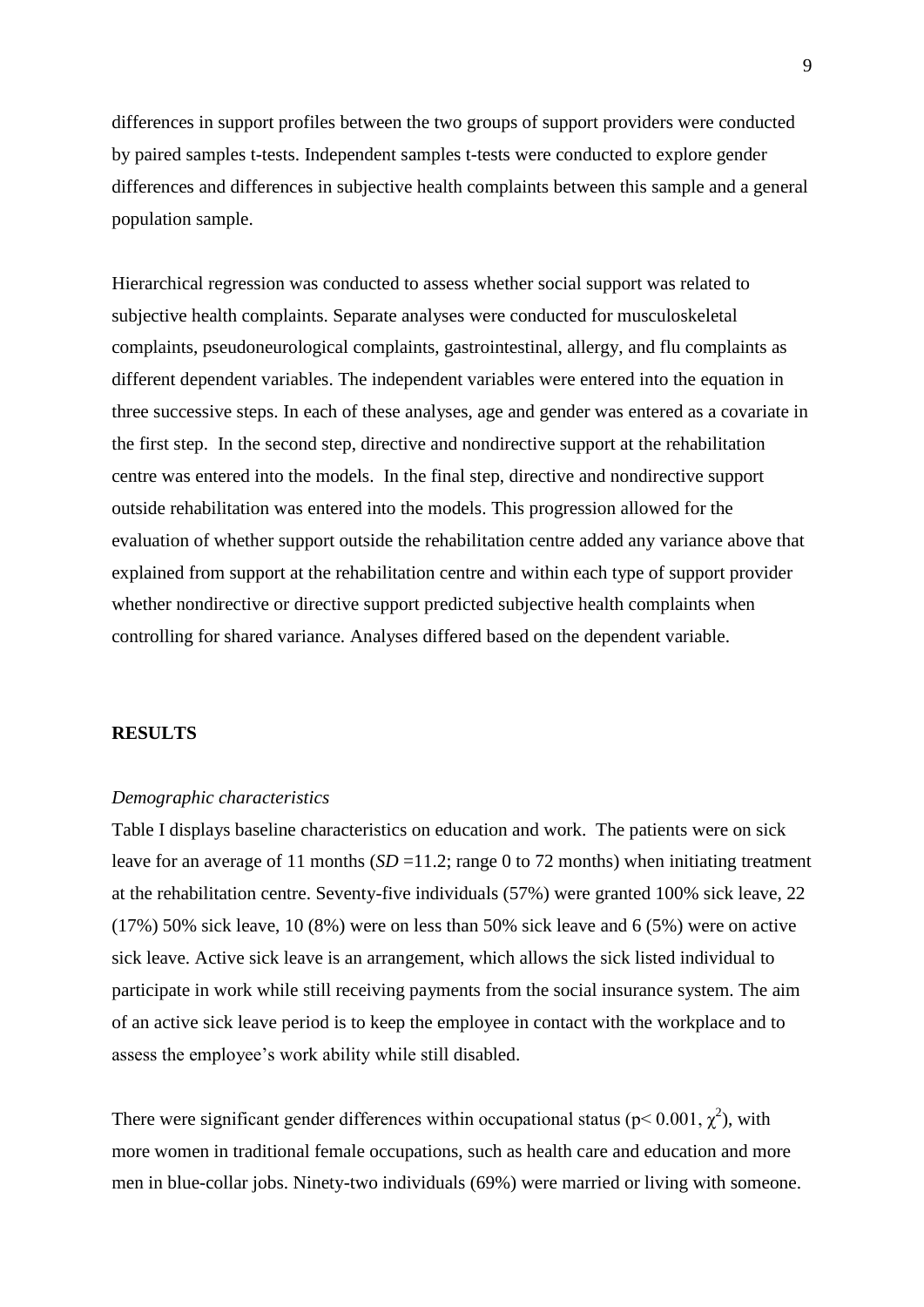Thirty-five patients (27%) reported their health as good or very good, 58 (44%) reported their health to be neither good nor bad, and 38 (29%) reported their health to be bad or very bad. Thirty-nine patients (30%) described their quality of sleep to be good or very good the previous 3 months, 44 (33%) described their quality of sleep as neither good nor bad, and 48 (36%) described their quality of sleep as bad or very bad.

-------------------------------------------------------------------

Insert Table 1 about here

-------------------------------------------------------------------

# *Subjective health complaints*

The majority of patients reported some subjective health complaints during the previous 30 days; 96.2 % reported musculoskeletal complaints, 93.9 % reported "pseudoneurological complaints", 67.9 % reported gastrointestinal complaints, 43.5 % allergic complaints, and 42% reported flu. As shown in Table II, the participants reported more subjective health complaints than a general population sample (27) on three out of five subscales. The differences were significant for all subscales, except for allergy. The general sample reported significantly more flu complaints than the participants in this sample. Sleep problems, reported by 73.3% of the patients, was the most frequently reported single complaint followed by tiredness, low back pain, neck pain, headache and sadness/depression (see table III). Low back pain was the subjective health complaint that was most often identified as severe with 48.1% of participants endorsing some or severe low back pain (see table III).

Women reported more total SHC  $[\bar{x}$  =17.42, SD=9.66 vs.  $\bar{x}$  =13.22, SD=8.21; t(129) = -1.04, p=0.016], more SHC pseudoneurology  $\bar{x}$  =5.45, SD=3.26 vs.  $\bar{x}$  =3.60, SD=2.73; t(129) = -3.23, p=0.002] and more SHC gastrointestinal complaints  $\overline{x}$  =2.72, SD=2.80 vs.  $\overline{x}$  =1.71, SD=2.12;  $t(129) = -2.11$ ,  $p=0.040$ ] than men. There were no significant gender differences on SHC musculoskeletal complaints; women ( $\bar{x}$  =7.25, SD=4.81) and men [ $\bar{x}$  =6.32, SD=4.74;  $t(129) = -1.04$ , p=0.299]. There were gender differences on single SHC items for headache  $(p=0.031)$ , sadness/depression  $(p=0.001)$  and gas discomfort  $(0.041)$ ; with women reporting more complaints than men.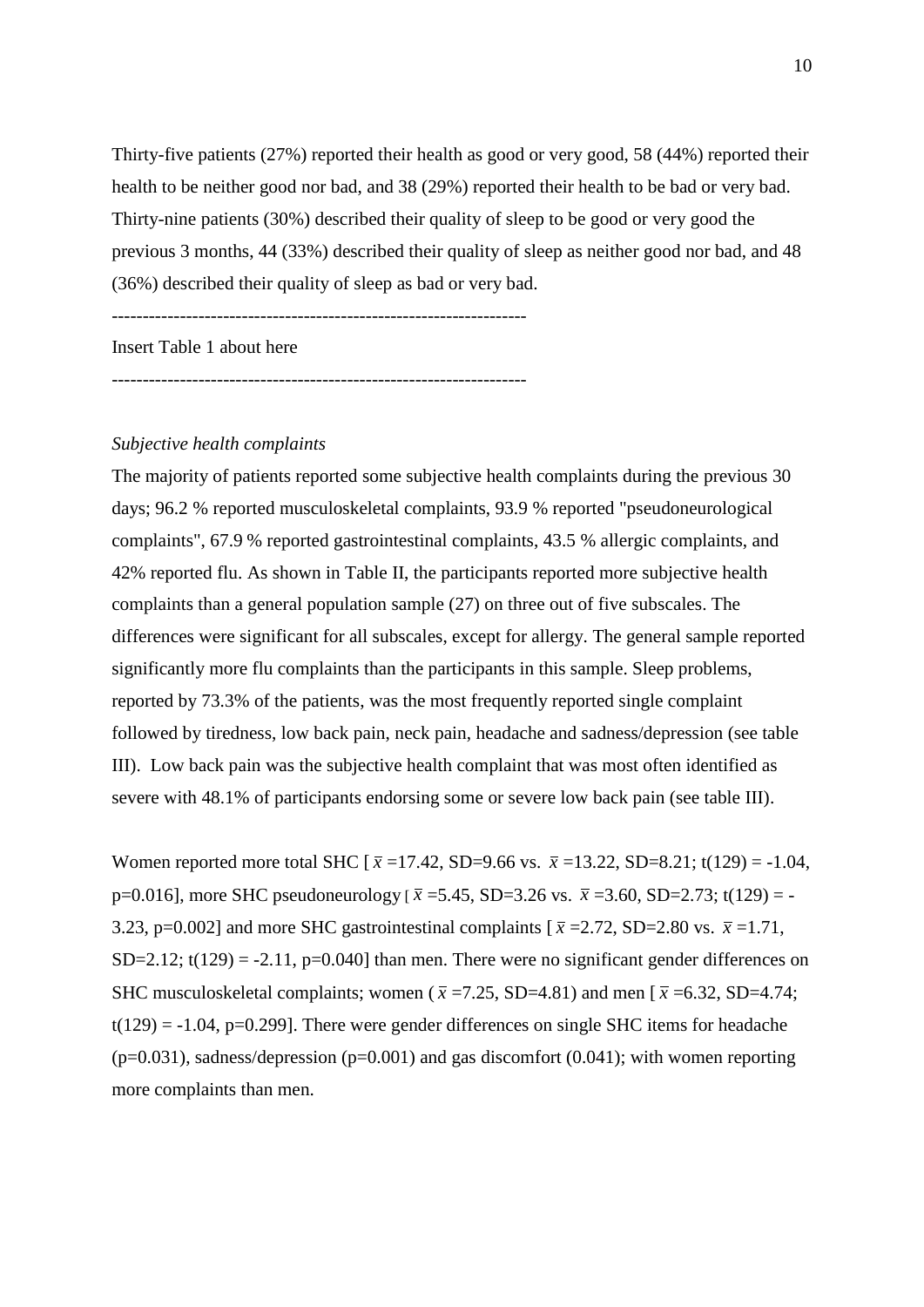Insert Table 2 and 3 about here

---------------------------------------------------------------

---------------------------------------------------------------

# *Sources of support*

Prior to answering questions on the SSI, patients were asked to define whom they considered to be the most important supportive person(s) concerning their health problems outside the rehabilitation centre and within the rehabilitation team at the rehabilitation centre. The patients could mention several supportive persons within each of these categories. Regarding support outside the rehabilitation centre, 82 (62.1%) patients referred to a health care provider, 48 (36.4%) referred to a family member, 32 (24.2%) referred to a person at the work place, 26 (19.7%) referred to a friend, and 15 (11.4%) referred to an executive officer ("case handler" at a public office). For support from staff at the rehabilitation centre, 97 (73.5%) patients referred to the whole interdisciplinary rehabilitation team (consisting of 5 different health professions), 18 (13.6%) referred to the nurse, 16 (12.1%) referred to the physician, 11 (8.3%) referred to the vocational social worker, 10 (7.6%) referred to the physiotherapist, and 9 (6.8%) referred to the sport pedagogue.

#### *Factor analysis of social support items*

The 16 items of Social Support Inventory were subjected to principal component analysis (PCA), to assess the factor structure of the individual items of the SSI in the current Norwegian sample. Prior to performing PCA the suitability of data for factor analysis was assessed. For both groups the inspection of the correlation matrix revealed the presence of many coefficients of .3 and above. The Kaiser-Meyer-Oklin value was .85, and .88 for support outside rehabilitation and support at the rehabilitation centre respectively, and the Barlett`s Test of Sphericity reached statistical significance in both cases. For each of support outside rehabilitation and support at the rehabilitation centre, PCA revealed three factors with eigenvalues exceeding 1. For support outside the rehabilitation centre, these three factors explained a total of 59.3 % of the variance (37.3 %, 12.1 % and 9.9 %, respectively). For support at the rehabilitation centre, the three factors explained a total of 60.2 % of the variance, explaining 40.5 %, 11.5 % and 8.2 % of the variance respectively. An inspection of the scree plots revealed a clear elbow-break after the second factor for both groups. It was therefore decided to retain two factors for further investigations.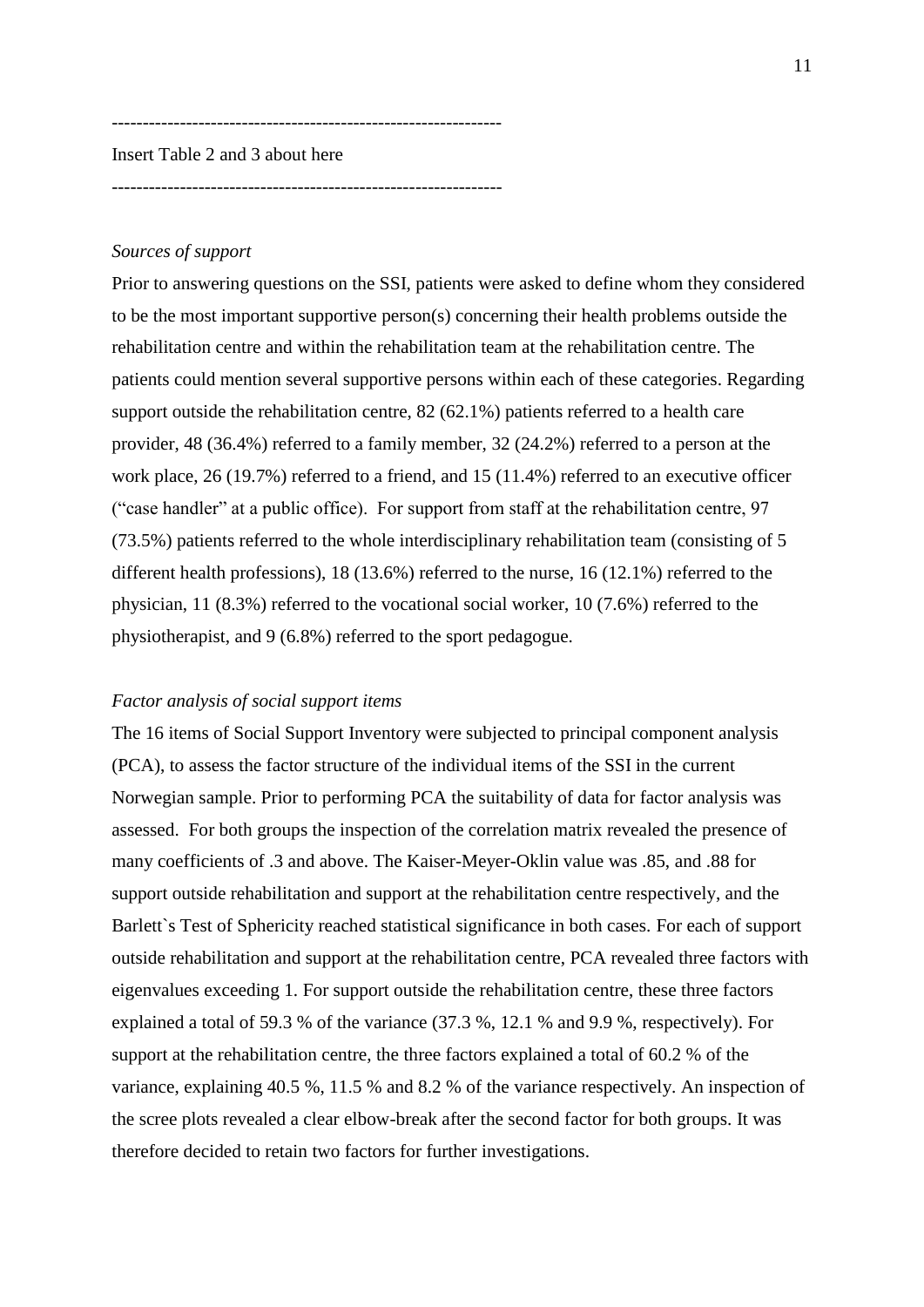The two-factor solution explained a total of 49.4 % of the variance for support outside the rehabilitation centre, and a total of 52.1 % of the variance for support at the rehabilitation centre (see Table IV). To aid the interpretation of these two components, oblimin rotation was performed. The rotated solution (Table IV) revealed the presence of structure, with both factors showing a number of strong loadings, and with most of the variables loading substantially on only one factor. Five items did not reach the predefined criterion with a loading of  $>4$  on one factor and the secondary loading at least .2 less than the primary loading. These items were therefore not included when calculating the sum scores of the two subscales. All factor loadings are reported in table IV.

According to these findings, in this Norwegian sample seven items on the ISS represent nondirective support and four items represent directive support. Scores based on means of these items were used in subsequent analyses. Two items loaded differently in the Norwegian sample compared with the original version of the ISS. Item 6; *Tell you to feel proud of yourself* loaded on the nondirective factor in the Norwegian sample, while it is identified as directive in the original ISS. *Offer a range of suggestions* loaded on the directive factor in the Norwegian sample, while identified as nondirective in the original version.

#### *Nondirective and directive support*

A main effect was found for support type,  $F(1, 116) = 257.71$ ,  $p < .001$ . Across both types of support providers, participants reported receiving more nondirective support than directive support. A main effect was also found for support provider,  $F(1, 116) = 40.32$ ,  $p < .001$ . Participants reported higher levels of support within the rehabilitation centre than outside the rehabilitation institute.

In addition, there was a significant interaction between support type and support provider. Reported support at the rehabilitation centre was higher than reported support outside rehabilitation for both nondirective and directive support (see table V). Reported nondirective support was greater than directive support in both groups of support providers ( $p < 0.001$ ).

There were no overall main effects for gender,  $F(1,116) = 0.049$ ,  $p = 0.83$ . However, women reported higher levels on nondirective support at the rehabilitation centre ( $\bar{x}$  =4.05, SD=0.82) than men  $[\bar{x} = 3.72, SD = 0.94; t(120) = -2.00, p = 0.048]$ ; whereas, men reported higher levels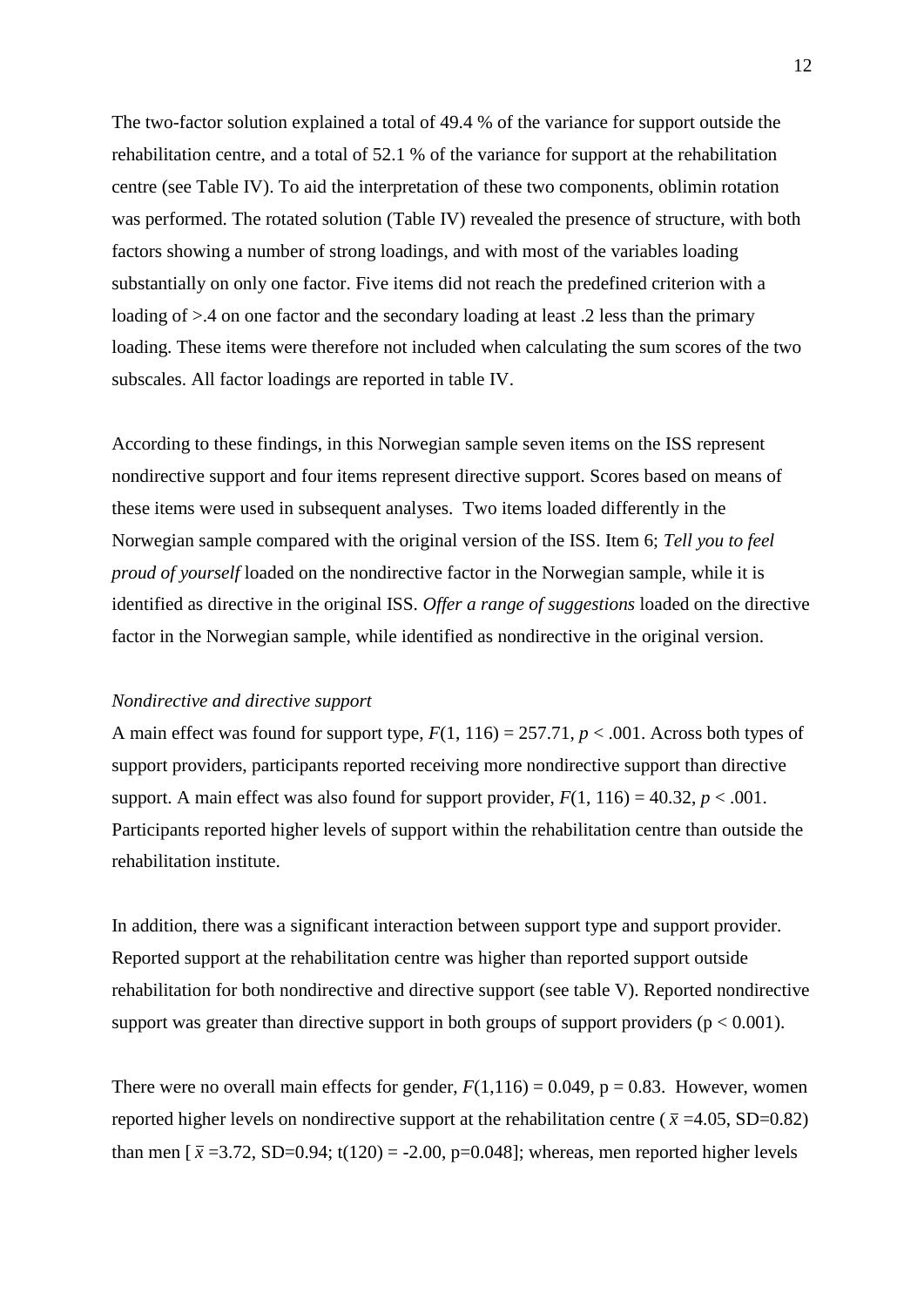of directive support outside rehabilitation ( $\bar{x}$  = 2.34, SD=0.82) than women [ $\bar{x}$  = 2.02, SD=0.69; t(119) = 2.26, p=0.026] There were no significant gender differences in nondirective support reported outside rehabilitation  $(p=0.42)$  or in directive support reported at the rehabilitation centre (p=0.53).

#### *Relationships between social support and subjective health complaints*

For each of the five subscales measuring subjective health complaints, hierarchical regression analyses assessed the contributions of social support outside the rehabilitation centre and social support at the rehabilitation centre. Table VI shows results from the first analysis containing musculoskeletal complaints as a dependent variable. In this analysis, age and gender explained 1 % of the variance in musculoskeletal complaints (see table VI). Adding nondirective and directive support at the rehabilitation centre explained an additional 1 % of the variance and adding support outside rehabilitation added 6 % to the explained variance in musculosketal complaints. In this final step of the equation, directive support outside rehabilitation was the only factor to predict musculoskeletal complaints,  $(\beta = .278, p = )$ 0.011).

Being a female significantly explained the variance in pseudoneurology ( $\beta = .276$ ,  $p = 0.003$ ) (see table VII). Adding directive and nondirective support at the rehabilitation centre in the second step did not change the explained variance for any of these complaints. However, support outside rehabilitation added 6 % to the explained variance in pseudoneurology, with directive support outside rehabilitation explaining the largest part of the variance ( $\beta = .287$ , p  $= 0.007$ ).

As shown in Table VIII, being a female was also related to gastrointestinal complaints ( $\beta$  = .178,  $p = 0.056$ ). Support outside rehabilitation added 7 % to the explained variance in gastrointestinal complaints, with directive support outside rehabilitation, explaining 30 % of the variance (β = .313, p = 0.004).

There were no significant relationships between flu or allergic complaints and age, gender or type of support at the rehabilitation centre or outside the rehabilitation centre. Age and gender explained 0.6 % of the variance in allergic complaints.

-----------------------------------------------------------------

Insert Table 4 - 8 here

------------------------------------------------------------------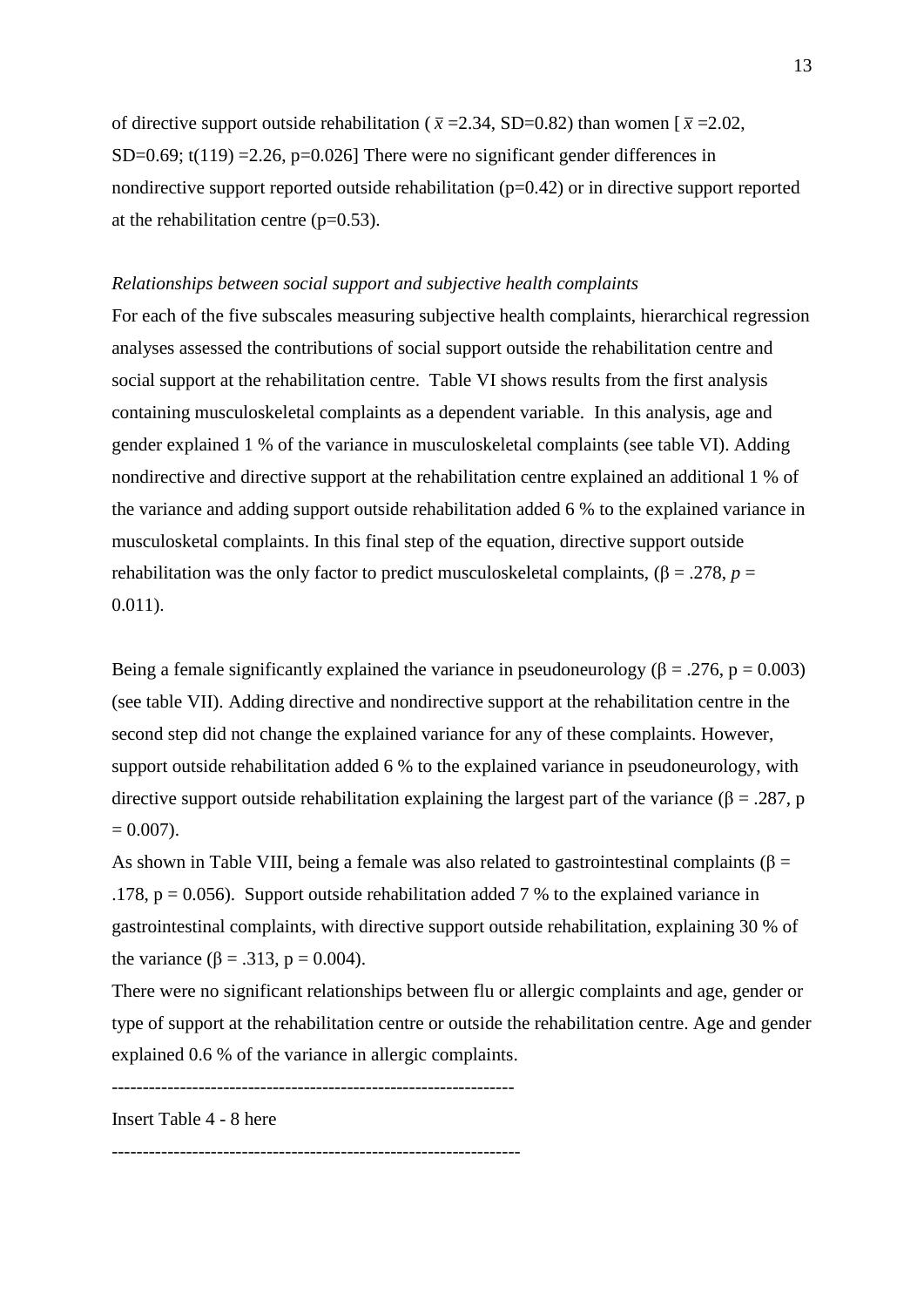#### **DISCUSSION**

This study assessed whether nondirective and directive social support from two types of providers, outside and inside a rehabilitation centre, were related to subjective health complaints in a sample of Norwegian rehabilitation patients, and assessed differences in perceptions of received support between these two different types of support providers. Patients reported more support from rehabilitation staff at the rehabilitation centre than from support providers outside the rehabilitation centre. However, only support outside the rehabilitation centre explained variance in subjective health complaints. Within support from outside the centre, directive support was significantly associated with more musculoskeletal, pseudoneurological and gastrointestinal complaints.

The association between directive support outside the rehabilitation setting and greater subjective health complaints gives support to previous findings from United States' samples indicating that directive support may be associated with negative outcomes in clinical samples. For example, in a study of patients with Multiple Endocrine Neoplasia or Sporadic Medullary Thyroid Cancer directive support was associated with higher levels of depression and anxiety (33). Similarly, in a study of adults hospitalized for diabetes, directive support was associated with higher levels of depression (12). Additionally, in a study of patients with non-small cell lung cancer, directive support was related to less adaptive coping and depressive symptoms (15).

When assessing different types of complaints, directive support from providers outside the rehabilitation centre was associated with musculoskeletal, pseudoneurological and gastrointestinal complaints but not flu or allergy. Directive support may be important in the development and maintenance of more chronic conditions but does not have an effect on acute or infectious conditions like allergy and flu.

Although findings on the relationships among directive support and subjective health complaints are congruent with findings from previous studies, the findings showing a lack of relationship between nondirective support and subjective health complaints differ from findings from previous studies. In previous studies using both clinical and non-clinical samples from the United States, nondirective support is associated with lower depression, lower anxiety, and more adaptive coping showing a benefit for this type of support (13, 17,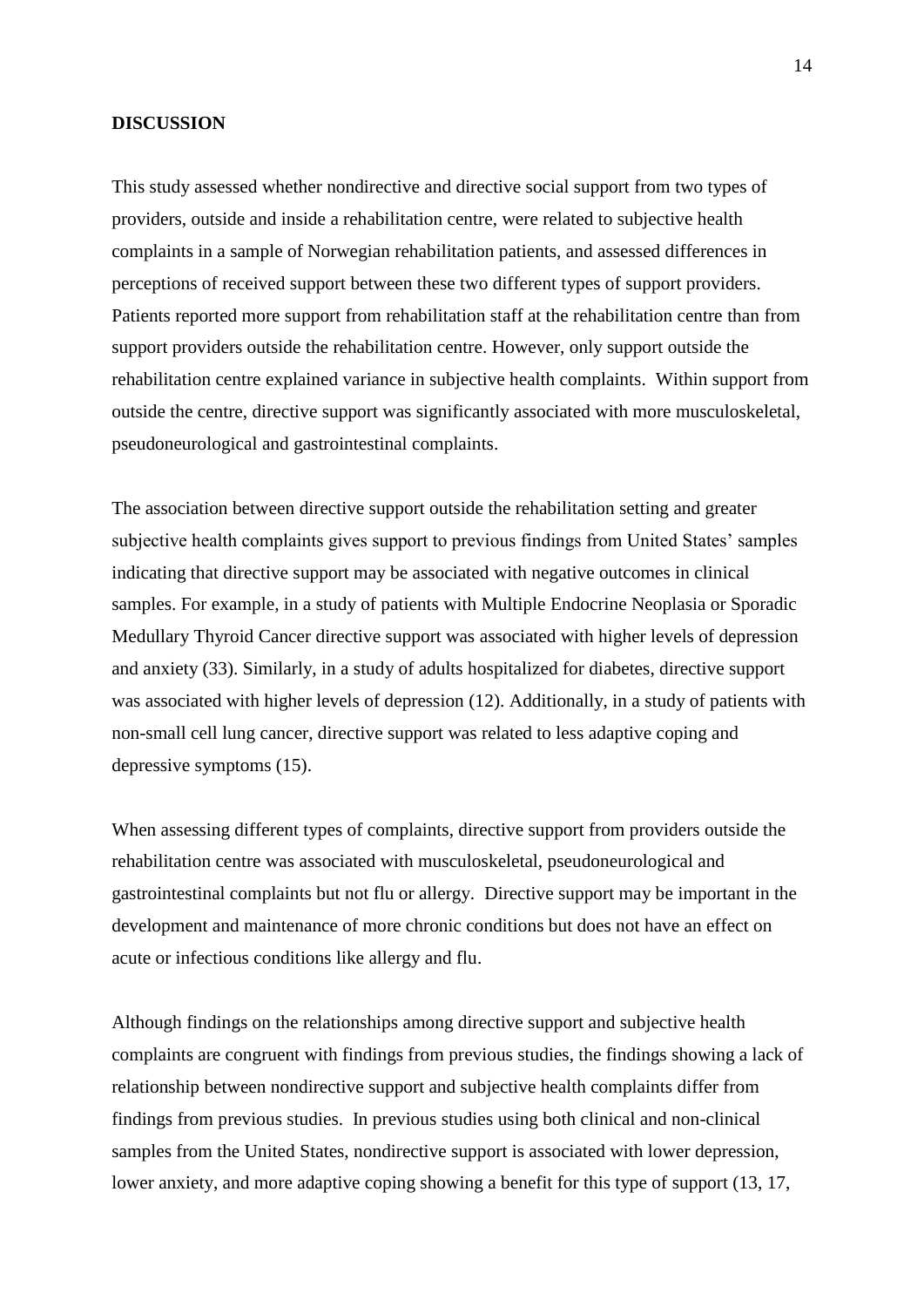33). In this Norwegian sample of rehabilitation patients, we did not find any beneficial effects of receiving nondirective support from rehabilitation staff nor from support providers outside the rehabilitation centre.

In addition to assessing relationships between different types of support and subjective health complaints, this study also assessed whether support from different support providers influenced subjective health complaints. When evaluating relationships among support and health outcomes, few studies have assessed support from providers within as well as outside a health care setting. In this study, patients reported more support from the rehabilitation team, on both subscales, than from support providers outside the rehabilitation centre. This may be partly due to the extended inpatient treatment at the rehabilitation centre. Patients receive four intensive weeks of rehabilitation and have five different health professionals providing social support. Outside of the rehabilitation centre, participants may have less support providers or receive support across domains other than health.

Rehabilitation programs tend to move away from a traditional medical model with a more directive support approach towards a patient-centred clinical model, which is more nondirective and focuses on patient autonomy (30). That participants perceive receiving more nondirective support than directive support from health care providers within the rehabilitation centre may indicate a shift towards cooperation, mutual understanding and alliance between the health care provider and patient.

The current study adds to previous studies on nondirective and directive support in that it is among the first studies to assess nondirective and directive support in a non-US sample. Findings from this study highlight cultural differences in perceptions of nondirective and directive support in this Norwegian sample versus US samples. The 16 items of Social Support Inventory were factor analysed to assess the factor structure of the individual items of the Social Support Inventory in the current Norwegian sample. As with US samples, factor analyses of these Norwegian samples showed a two-factor solution reflecting the distinction between nondirective and directive support. There were some minor differences on the loadings compared to the original version of the scale. Two items, "tell you to feel proud of yourself" and "offer a range of suggestions," loaded on opposite factors in this sample than in the US samples. This difference in loadings may be explained by cultural differences between the United States and Norway and/or the perspectives of those undergoing an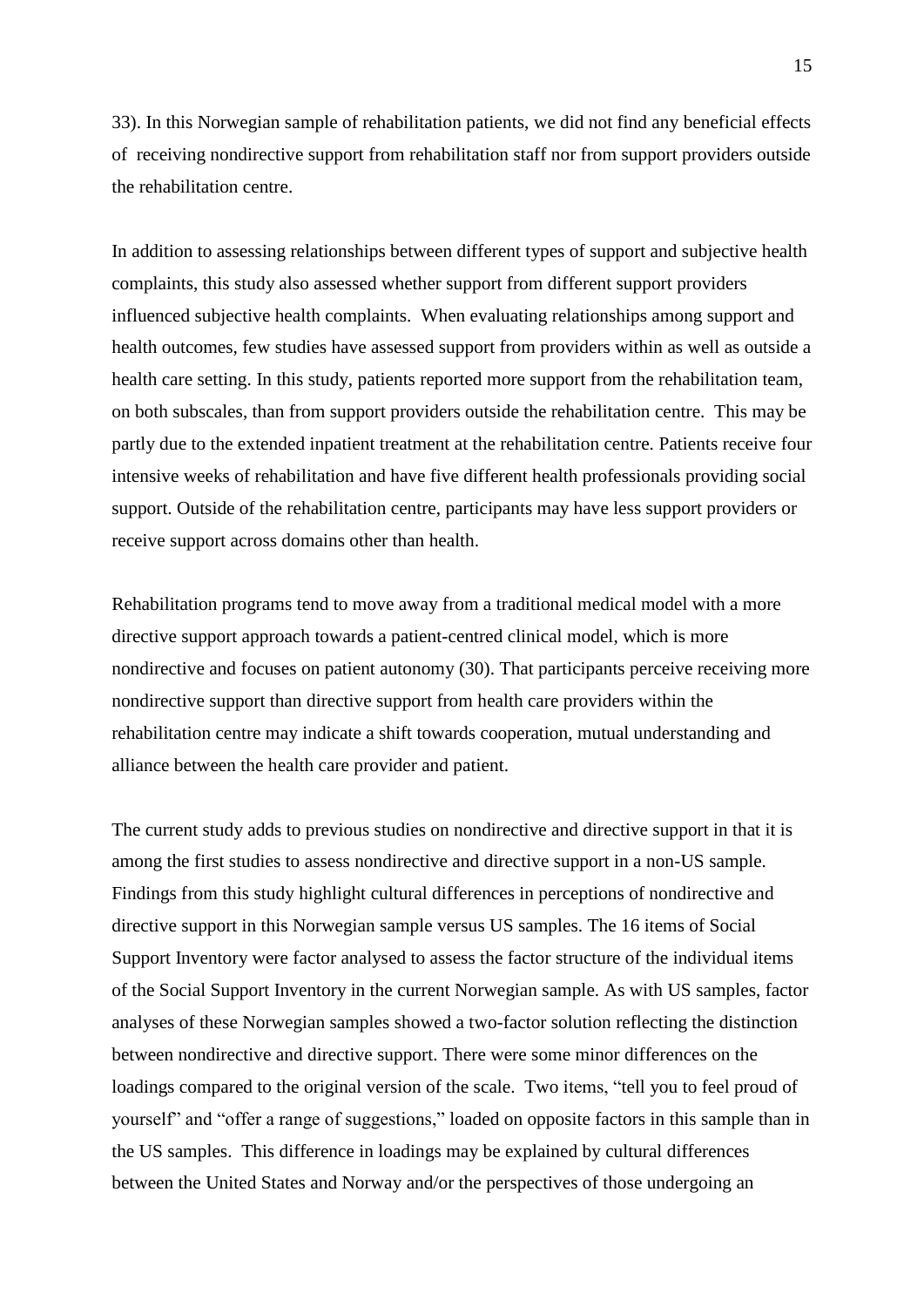intensive rehabilitation program. In Norway, "tell you to feel proud of yourself" gives support to the individuals' autonomy (nondirective) whereas in US samples, it appears to be understood as being told how to think or feel. In contrast, "offer a range of suggestions" may be taken as providing choices in the US, but appears to have been understood as burdening the recipient with multiple suggested courses of action in Norway. This supports a strategy in cross cultural study of identifying underlying dimensions that may be present across a variety of cultures, but for which the specific ways in which they are manifest may differ among those cultures.

The patients in this study were long-term sick listed due to musculoskeletal and psychological health problems. They reported many subjective health complaints in the previous 30 days when they filled in the questionnaires at the end of the 4-week inpatient rehabilitation, and they reported more complaints than a general population sample. This is in accordance with earlier findings in occupational rehabilitation (26, 33). Musculoskeletal complaints and psychiatric diagnoses are among the most common causes of sickness absence and long-term incapacity of work (22, 25).

Limitations of this study include a small sample and a cross-sectional study design. Additional studies with larger samples and both clinical and non-clinical samples are needed to confirm the factor structure of the Social Support Inventory for Norwegian samples. In addition, the cross-sectional design of this study makes it difficult to determine the direction of the relationships among nondirective support, directive support, and subjective health complaints. It remains uncertain whether the provider takes over responsibility and tells the patient what to do about her health problem because the patient is not able to manage on her own or whether directive support makes the patients have greater difficulties or feel more helpless. A study with a longitudinal design is needed to better determine the direction of relationships among these support variables and subjective health complaints. Finally, studies which use an experimental design and attempt to manipulate support provided may enhance our understanding of methods to deliver nondirective and directive support as well as the effects of each support type on subjective health complaints.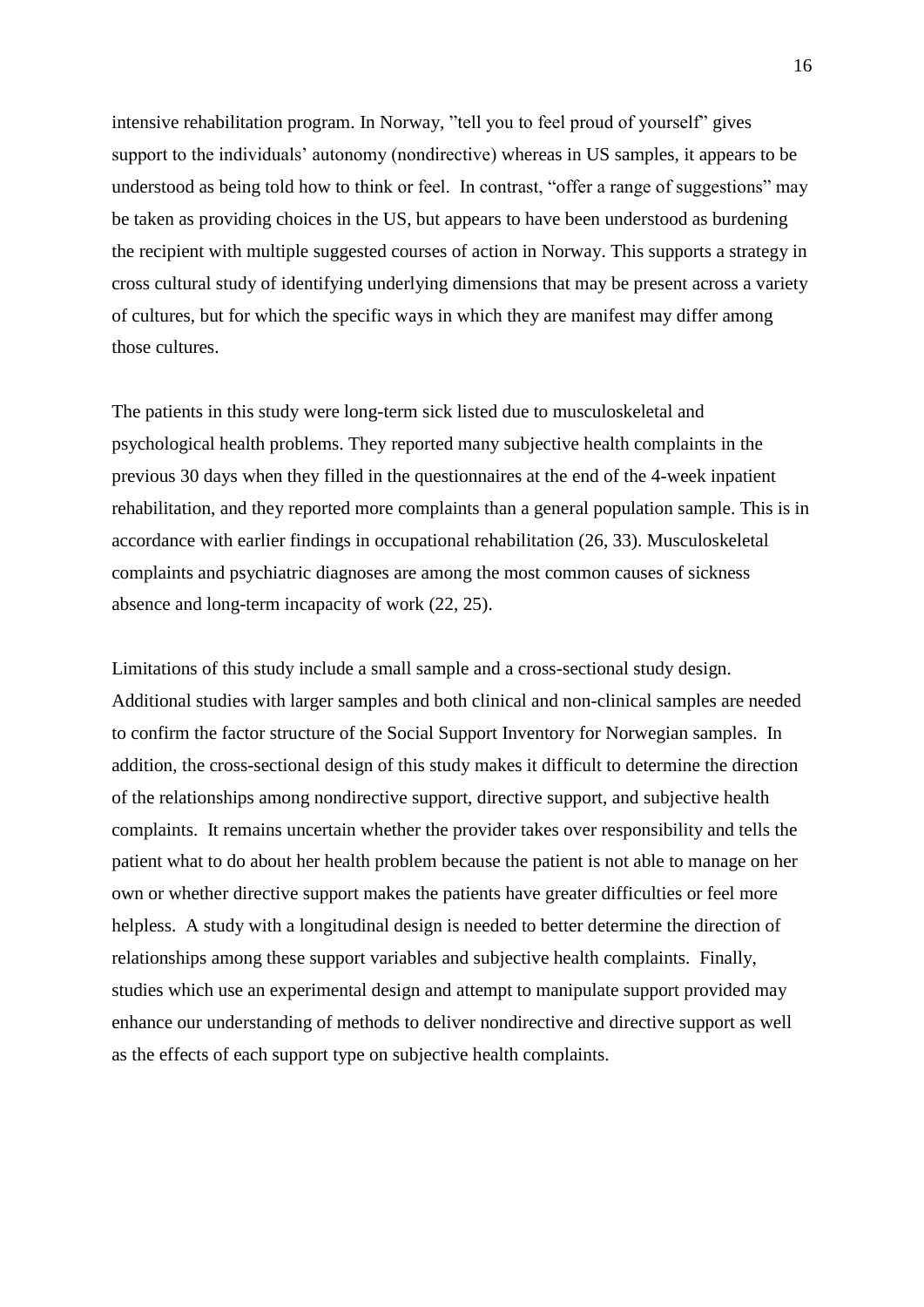#### **CONCLUSIONS**

Taken together, these findings indicate that reported support from providers at a rehabilitation centre and outside the rehabilitation centre have differentiated relationships with subjective health complaints. Support from outside the rehabilitation setting is important in the development and maintenance of subjective health complaints such as pain, tiredness, anxiety, and gastrointestinal complaints. In particular, directive support outside the rehabilitation centre is significantly associated with greater musculoskeletal, pseudoneurological and gastrointestinal complaints. Clearly, fully understanding the role of social support in health and well being will require attention not only to the source of support (e.g., those inside versus outside the rehabilitation centre) but also to its characteristics and nature, such as whether it is nondirective or directive. Finally, it is striking that as much as social support may be shaped by cultural and regional differences, nevertheless the distinction between nondirective and directive support seemed to stand up well within a sample from Norway. This replicates a similar finding of validity of the distinction in a Thai sample in which factor analysis also sustained the nondirective-directive distinction amidst some variation in what items loaded on each factor. (35). It appears that, amidst variation in details of how they are expressed, underlying dimensions of social support such as nondirective-directive may have appreciable generality across cultures.

## **Key Points**

- The distinction between directive and nondirective social support found in USA was replicated in a Norwegian sample in an occupational rehabilitation setting.
- Reported support from providers at a rehabilitation centre and outside the rehabilitation centre had differentiated relationships with subjective health complaints.
- Directive support from providers outside the rehabilitation setting was associated with more musculoskeletal, pseudoneurological, and gastrointestinal health complaints.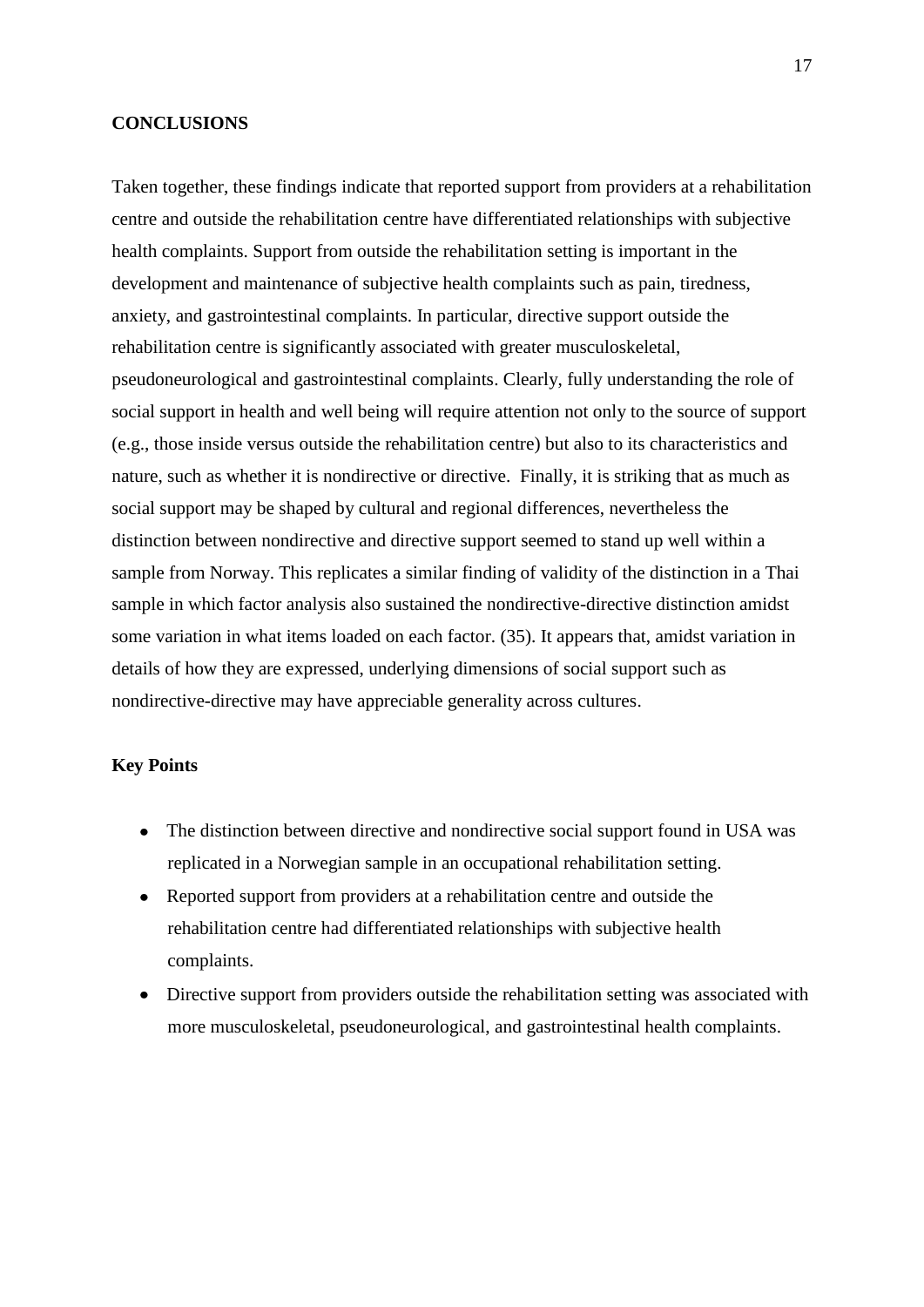## **REFERENCES**

- 1. Berkman LF, Syme SL. Social networks, host resistance, and mortality: a nine-year follow-up study of Alameda County residents. Am J Epidemiol 1979; vol. 109, no. 2, pp. 186-204.
- 2. Cohen S, Doyle WJ, Skoner DP, Rabin BS, Gwaltney JM Jr. Social ties and susceptibility to the common cold. JAMA 1997; vol. 277, no. 24, pp. 1940-1944.
- 3. Miyazaki T, Ishikawa T, Nakata A, Sakurai T, Miki A, Fujita O, Kobayashi F. et al. Association between perceived social support and Th1 dominance. Biol Psychol 2005; vol. 70, no. 1, pp. 30-37.
- 4. Berkman LF, Glass T. Social integration, social networks, social support, and health. In Social Epidemiology. New York: Oxford; 2000.
- 5. Brown GW, Andrews B, Harris T, Adler Z, Bridge L. Social support, self-esteem and depression. Psychol Med 1986; vol. 16, no. 4, pp. 813-831.
- 6. Symister P, Friend R. The influence of social support and problematic support on optimism and depression in chronic illness: a prospective study evaluating self-esteem as a mediator. Health Psychol 2003; vol. 22, no. 2, pp. 123-129.
- 7. Skarsater I, Rayens MK, Peden A, Hall L, Zhang M, Agren H, Prochazka H. Sense of coherence and recovery from major depression: a 4-year follow-up. Arch Psychiatr Nurs 2009; vol. 23, no. 2, pp. 119-127.
- 8. Thoits PA. 1995, Stress, coping, and social support processes: where are we? What next? J Health Soc Behav 1995; vol. Spec No, pp. 53-79.
- 9. Palmer CA, Baucom DH, McBride CM. Couple approaches to smoking cessation. In: Schmaling KB, Sher TG, eds. The Psychology of Couples and Illness: Theory, Research, and Practice. Washington, D.C.: APA; 2000: 311-336.
- 10. Wing RR, Jeffrey RW. Benefits of recruiting participants with friends and increasing social support for weight loss and maintenance. Journal of Consulting and Clinical Psychology 1999; 67, 132-138.
- 11. Gallant MP. The influence of social support on chronic illness self-management: a review and directions for research. Health EducBehav 2003; vol.30, no.2, pp.170-195.
- 12. Fisher EB, La Greca AM, Greco P, Arfken C, Schneiderman N. Directive and nondirective support in diabetes management. International Journal of Behavioral Medicine 1997; 4(2), 131-144.
- 13. Harber KD, Schneider JK, Everard KM, Fisher EB. Directive support, nondirective support, and morale. Journal of Social and Clinical Psychology 2005; 24(5):691-722.
- 14. Walker MS, Larsen RJ, Zona DM, Govindan R, Fisher EB. Smoking urges and relapse among lung cancer patients: findings from a preliminary retrospective study. Preventive Medicine Sep 2004; 39(3):449-457.
- 15. Walker MS, Zona DM, Fisher EB. Depressive symptoms after lung cancer surgery: their relation to coping style and social support. Psychooncology Nov 22 2005.
- 16. Fisher EB, Bickle C, Harber K, Hughes CR, Jeffe DB, Kahl L. et al. Benefits of directive and nondirective support are moderated by severity of circumstances. 1997: Abstract presented at Annual Meeting of Behavioral Medicine, San Francisco, CA.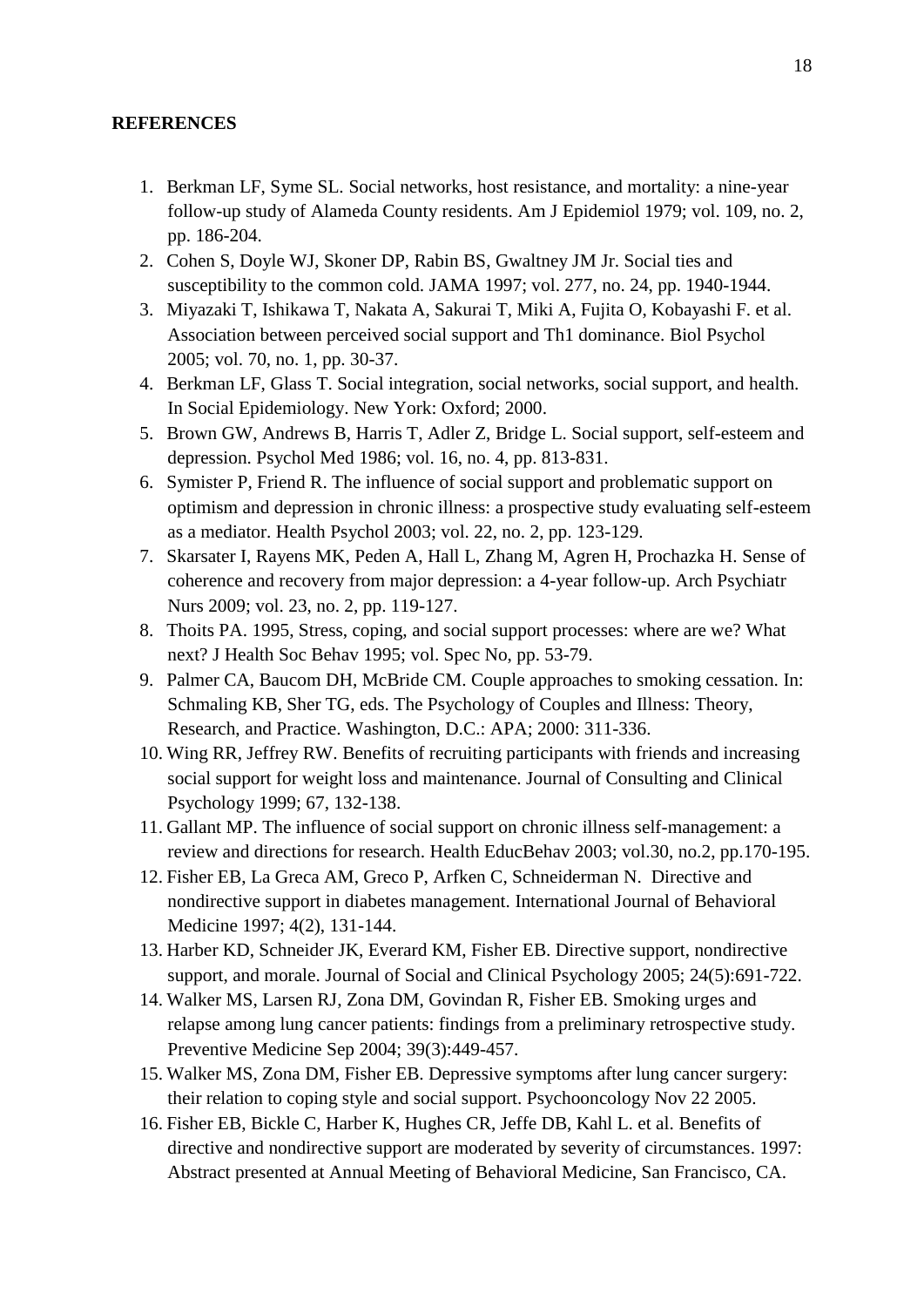- 17. Jeffe DB, Freiman M, Fisher EB. Interactions of social support, stress, and type of menopause on depression. 1996: Paper presented at the American Psychological Association's Women's Health Conference, Washington, DC.
- 18. Kim HS, Sherman DK, Taylor SE. Culture and social support. Am Psychol 2008 vol. 63, no. 6, pp. 518-526.
- 19. Eriksen HR. Ihlebæk C. Subjective health complaints. Scandinavian Journal of Psychology. 2002; vol. 43, no. 2, pp. 101-103.
- 20. Eriksen, HR, Svendsrød R, Ursin G, Ursin H. Prevalence or subjective health complaints in the Nordic European countries in 1993. European Journal of Public Health 1998; vol. 8, no. 4, pp. 294-298.
- 21. Eriksen HR, Ihlebaek C, Ursin H. A scoring system for subjective health complaints (SHC). Scand J Public Health 1999; 27(1): 63-72.
- 22. Waddell G. Preventing incapacity in people with musculoskeletal disorders. Br Med Bull 2006; vol. 77-78, pp. 55-69.
- 23. Ihlebæk C, Brage S, Eriksen HR. Health complaints and sickness absence in Norway, 1996-2003. Occup Med (Lond) 2007; vol. 57, no. 1, pp. 43-49.
- 24. Eriksen HR, Ursin H. Sensitization and subjective health complaints. Scandinavian Journal of Psychology 2002; vol. 43, no. 2, pp. 189-196.
- 25. Eriksen HR, Ursin H. Subjective health complaints, sensitization, and sustained cognitive activation (stress). J Psychosom Res 2004; vol. 56, no. 4, pp. 445-448.
- 26. Øyeflaten I, Hysing M, Eriksen HR. Prognostic factors associated with return to work following multidisciplinary vocational rehabilitation. J Rehabil Med 2008; vol. 40, no. 7, pp. 548-554.
- 27. Ihlebæk C, Eriksen HR, Ursin H. Prevalence of subjective health complaints (SHC) in Norway. Scandinavian Journal of Public Health 2002; vol. 30, no. 1, pp. 20-29.
- 28. Eriksen HR, Hellesnes B, Staff P, Ursin H. Are subjective health complaints a result of modern civilization? Int J Behav Med 2004; vol. 11, no. 2, pp. 122-125.
- 29. Wilhelmsen I, Mulindi S, Sankok D, Wilhelmsen AB, Eriksen HR, Ursin H. Subjective health complaints are more prevalent in Maasais than in Norwegians. Nord J Psychiatry 2007; vol. 61, no. 4, pp. 304-309.
- 30. Cardol M, De Jong BA, Ward CD. On autonomy and participation in rehabilitation. Disabil Rehabil 2002; vol. 24, no. 18, pp. 970-1004.
- 31. Stortingsmelding nr. 21, 1998 [White Paper; report to the parliament/national assembly (Norwegian Storting)].
- 32. American Psychiatric Association. Diagnostic and Statistical Manual of Mental Disorders (DSM-IV), 4<sup>th</sup> Edn. American Psychiatric Association 1994; Washington DC.
- 33. Kung AL, Moley JF, De Benedetti MK, Walker MS, Fisher EB. Social support and distress among adults with Multiple Endocrine Neoplasia Type 2. Society of Behavioral Medicine, March 2004; Baltimore MD.
- 34. Hagen EM, Svensen E, Eriksen HR, Ihlebæk C, Ursin H. Comorbid subjective health complaints in low back pain. Spine 2006; vol. 31, no. 13, pp. 1491-1495.
- 35. Fisher EB, Earp JA, Maman S, Zolotor A. Cross-cultural and international adaptation of peer support for diabetes management. Family Practice 2009; Mar 10.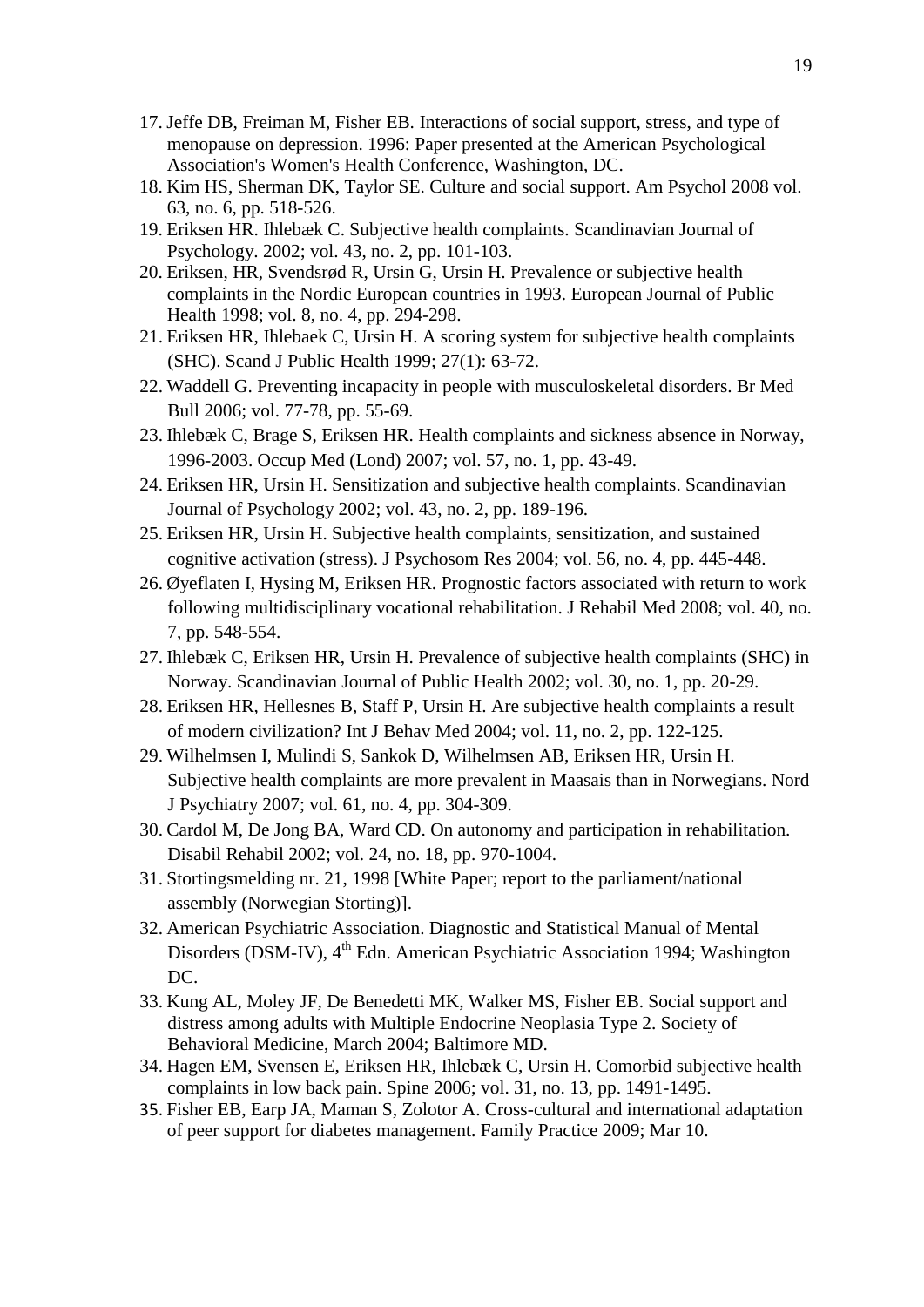| Baseline characteristics on education and work ( $n = 131$ ). |    |               |  |  |  |
|---------------------------------------------------------------|----|---------------|--|--|--|
| <b>Variables</b>                                              | n  | $\frac{0}{0}$ |  |  |  |
| Education                                                     |    |               |  |  |  |
| Compulsory school                                             | 19 | 14            |  |  |  |
| Upper secondary school                                        | 62 | 47            |  |  |  |
| College/university                                            | 41 | 31            |  |  |  |
| Higher university education                                   | 8  | 6             |  |  |  |
| Work                                                          |    |               |  |  |  |
| Blue-collar                                                   | 25 | 19            |  |  |  |
| White-collar                                                  | 38 | 29            |  |  |  |
| School or kindergarten                                        | 15 | 11            |  |  |  |
| Health care sector                                            | 33 | 25            |  |  |  |
| Service field                                                 | 17 | 13            |  |  |  |
| Working hours before granting sick leave                      |    |               |  |  |  |
| Full time $(100\%)$                                           | 86 | 65            |  |  |  |
| Part time (between $50 - 100\%$ )                             | 24 | 18            |  |  |  |
| Part time 50 %                                                | 9  | 7             |  |  |  |
| Less than 50 % regular working hours                          | 7  | 5             |  |  |  |

 $\frac{\text{Table 1}}{\text{Case 1}}$ Baseline characteristics on education and work ( $n = 131$ ).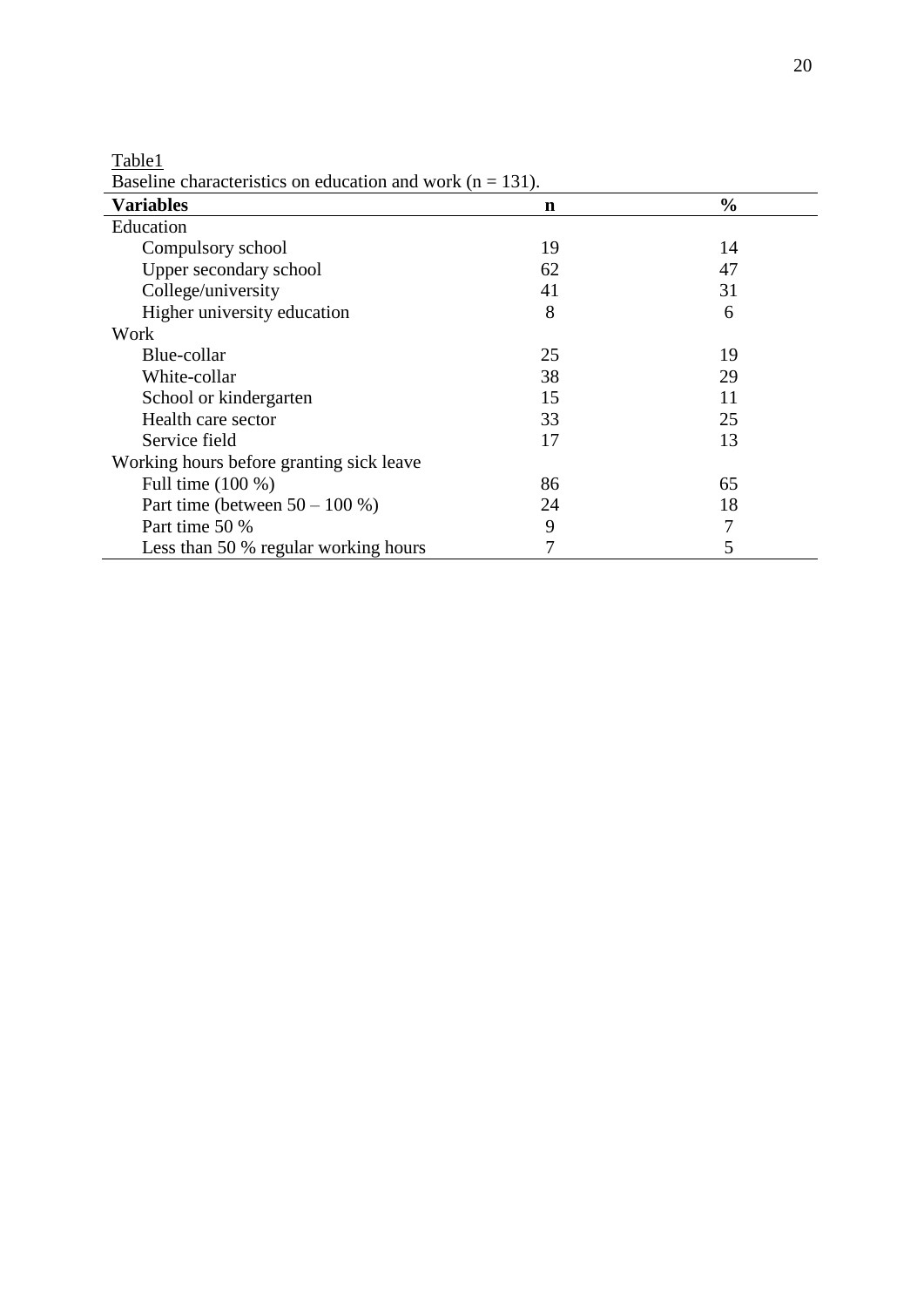# Table II

|                  |       | At rehab       | General sample |             |           |
|------------------|-------|----------------|----------------|-------------|-----------|
|                  |       | $\bar{x}$ (sd) | $\bar{x}$ (sd) | $\mathbf t$ | p-value # |
| SHC-total        |       |                |                |             |           |
|                  | all   | 16.04(9.40)    | 10.18(8.39)    | 7.51        | < 0.001   |
|                  | men   | 13.22(8.21)    | 8.11(6.91)     | 4.64        | < 0.001   |
|                  | women | 17.42 (9.66)   | 12.10(9.10)    | 5.12        | < 0.001   |
| Musculoskeletal  |       |                |                |             |           |
|                  | all   | 6.94(4.75)     | 3.78(3.84)     | 8.77        | < 0.001   |
|                  | men   | 6.32(4.74)     | 2.81(3.08)     | 6.84        | < 0.001   |
|                  | women | 7.25(4.81)     | 4.64(4.22)     | 5.41        | < 0.001   |
| Pseudoneurology  |       |                |                |             |           |
|                  | all   | 4.84(3.20)     | 2.23(2.64)     | 10.51       | < 0.001   |
|                  | men   | 3.60(2.73)     | 1.74(2.24)     | 4.99        | < 0.001   |
|                  | women | 5.45(3.26)     | 2.66(2.88)     | 8.35        | < 0.001   |
| Gastrointestinal |       |                |                |             |           |
|                  | all   | 2.41(2.61)     | 1.91(2.44)     | 0.23        | 0.04      |
|                  | men   | 1.71(2.12)     | 1.63(2.04)     | 0.26        | 0.79      |
|                  | women | 2.72(2.77)     | 2.17(2.74)     | 1.76        | 0.08      |
| Allergy          |       |                |                |             |           |
|                  | all   | 0.93(1.40)     | 0.81(1.54)     | 0.96        | 0.41      |
|                  | men   | 0.81(1.14)     | 0.62(1.24)     | 0.83        | 0.41      |
|                  | women | 1.00(1.50)     | 0.97(1.75)     | 0.19        | 0.85      |
| Flu              |       |                |                |             |           |
|                  | all   | 0.94(1.43)     | 1.24(1.52)     | $-2.14$     | 0.03      |
|                  | men   | 0.83(1.41)     | 1.15(1.45)     | $-1.40$     | 0.17      |
|                  | women | 0.99(1.50)     | 1.32(1.58)     | $-1.83$     | 0.07      |

Mean  $(\bar{x})$  and standard deviation (sd) for SHC. Separate values for men and women Rehabilitation centre (n=131; men=42, women=89), General population sample (n=1089; men=505, women=584).

# Significance level is based on t-tests. p<0.05 when numbers in bold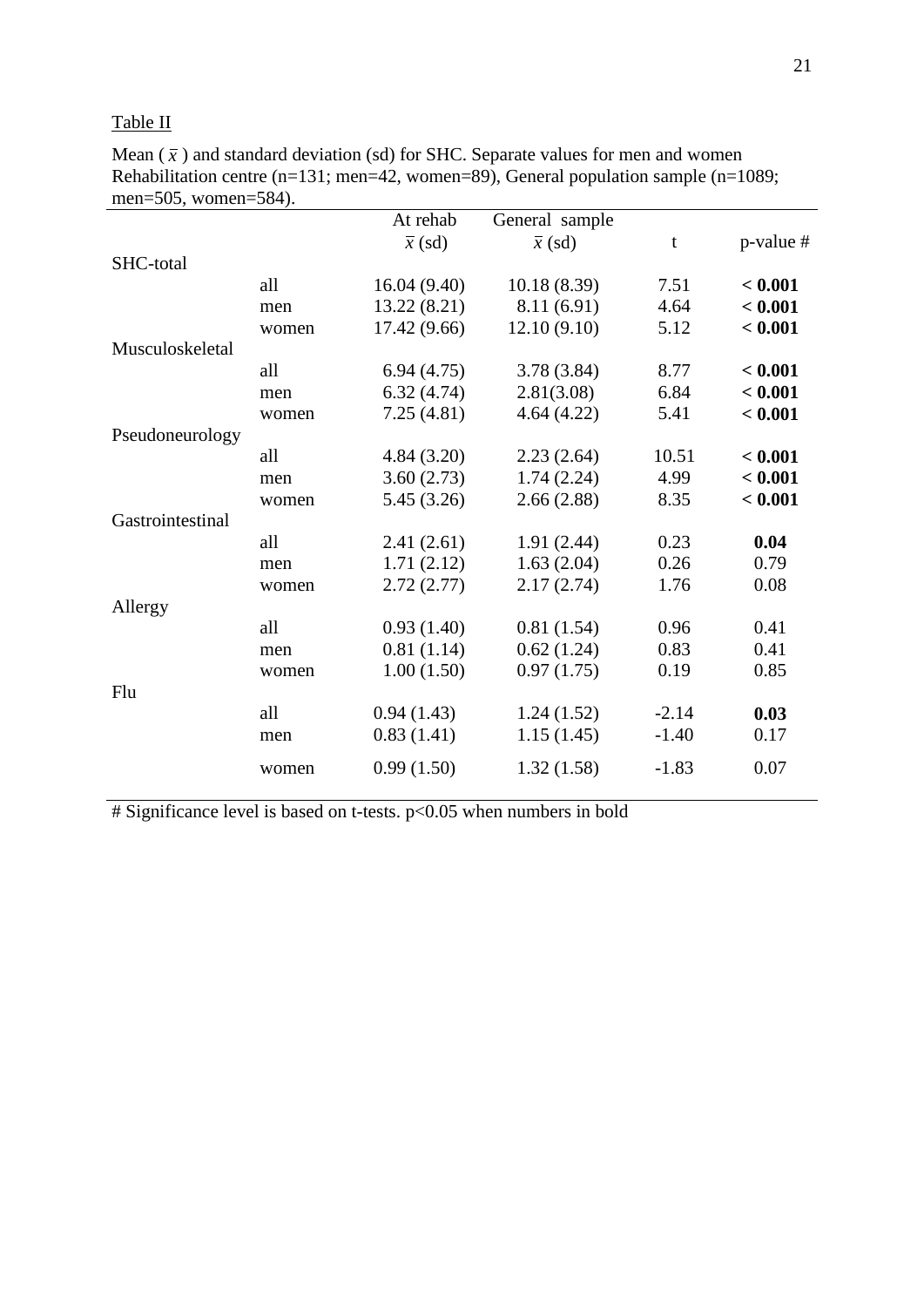# Table IV

Factor loadings in a principal component analysis (PCA) (Kaiser Oblimin rotation) on the 16 single social support items in 131 rehabilitation patients reporting support from two different support providers. PCA retaining items if they load  $> .400$  on a factor and the secondary loading is at least .200 less than the primary loading.

|                                                                      | Social support |                        | Social support    |           |  |
|----------------------------------------------------------------------|----------------|------------------------|-------------------|-----------|--|
|                                                                      |                | outside rehabilitation | at rehabilitation |           |  |
| Items                                                                | Nondir         | Directive              | Nondir            | Directive |  |
| 7 Cooperate with you to get things done                              | $.829*$        | .199                   | .763              | .384      |  |
| 5 Make it easy for you to talk about anything you think              | .783           | .081                   | .816              | .270      |  |
| is important for you                                                 |                |                        |                   |           |  |
| 3 Ask if you need help                                               | .781           | .416                   | .781              | .510      |  |
| 1 Show interest in how you are doing                                 | .773           | .184                   | .782              | .334      |  |
| 9 Ask how you are doing                                              | .766           | .351                   | .773              | .258      |  |
| 6 Tell you to feel proud of yourself                                 | .744           | .405                   | .649              | .229      |  |
| 13 Are available to talk anytime                                     | .634           | .159                   | .649              | .230      |  |
| 15 Offer a range of suggestions                                      | .220           | .816                   | .333              | .771      |  |
| 12Tell you what to do                                                | .297           | .707                   | .295              | .722      |  |
| 14 Point out harmful or foolish ways you view things                 | .163           | .640                   | .231              | .549      |  |
| 8 Push you to get going on things                                    | .101           | .485                   | .094              | .546      |  |
| Sums of squared loadings                                             | 5.97           | 1.93                   | 6.50              | 1.84      |  |
| % Variance                                                           | 37.3           | 12.1                   | 40.5              | 11.5      |  |
| Cronbach's alpha $(\alpha)$                                          | 0.89           | 0.64                   | 0.88              | 0.66      |  |
| 16 Don't let you dwell on upsetting thoughts                         | .435           | .609                   | .272              | .558      |  |
| 4 Take charge of your problems                                       | .529           | .237                   | .588              | .693      |  |
| 2 Solve problems for you                                             | .431           | .112                   | .477              | .728      |  |
| 10 Give you clear advice on how to handle problems                   | .595           | .684                   | .634              | .589      |  |
| 11 Provide information so you understand why you are<br>doing things | $.574^{#}$     | .417                   | .677              | .392      |  |

\*Factor loadings above .400 are displayed in bold. # Items in cursive loaded less than .200 on the secondary loading or on two different factors in the different support provider groups.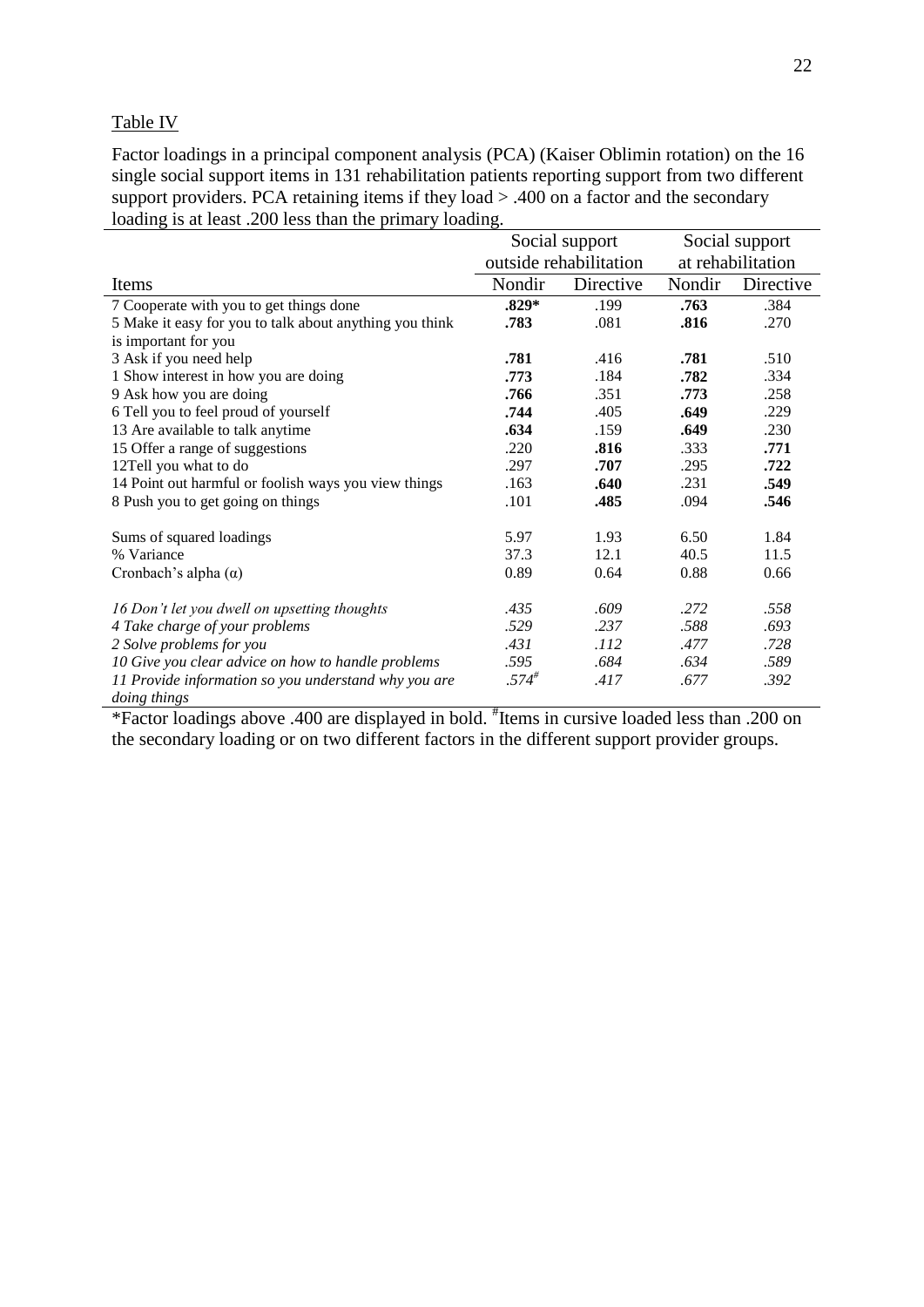Table V

Mean  $(\bar{x})$  and standard deviation (sd) for nondirective and directive support reported at the rehabilitation centre and outside rehabilitation.

|                      | Support at the<br>rehab centre<br>$\bar{x}$ (sd) | Support outside<br>the rehab centre<br>$\bar{x}$ (sd) |         | p-value# |  |
|----------------------|--------------------------------------------------|-------------------------------------------------------|---------|----------|--|
| Nondirective support | 3.97(0.86)                                       | 3.31(1.01)                                            | $-6.71$ | < 0.001  |  |
| Directive support    | 2.50(0.85)                                       | 2.11(0.70)                                            | $-4.75$ | < 0.001  |  |

# Significance level is based on t-tests. p<0.05 when numbers in bold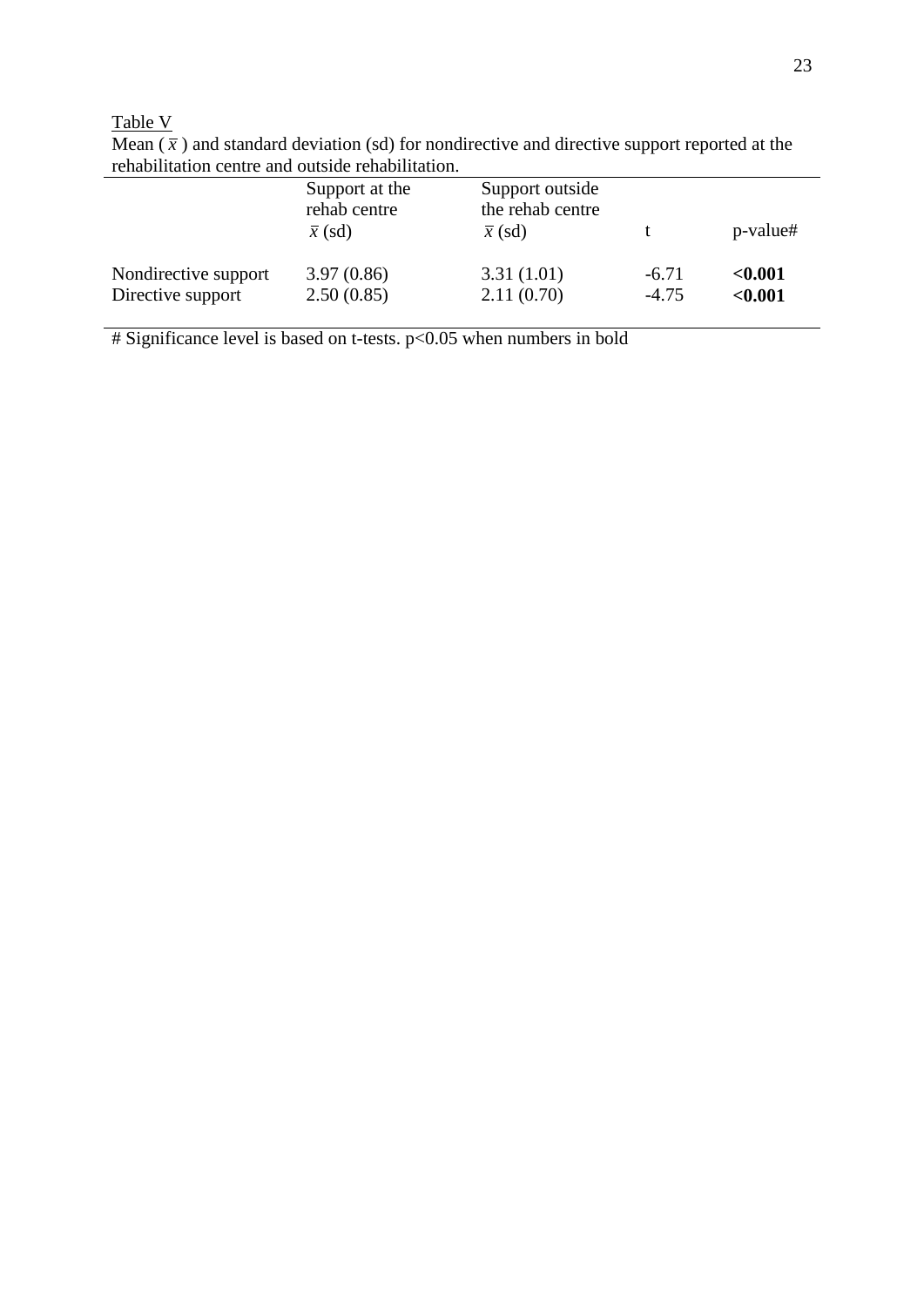# Table III

Ranked distribution of the 15 most reported subjective health complaints (SHC). Number and percentage. Separate scores for men and women.  $\chi^2$  is calculated for gender differences. Severe complaints are reported separately.

|                                   |         |               |        |               |        |               |             | All                |               |
|-----------------------------------|---------|---------------|--------|---------------|--------|---------------|-------------|--------------------|---------------|
|                                   | All     |               | Men    |               | Women  |               |             | Severe complaints* |               |
| <b>Items</b>                      | $n=131$ | $\frac{0}{0}$ | $n=42$ | $\frac{6}{9}$ | $n=89$ | $\frac{6}{9}$ | $p-value$ # | $n=131$            | $\frac{0}{0}$ |
| Sleep problems                    | 96      | 73.3          | 27     | 64.3          | 69     | 77.5          | 0.110       | 58                 | 44.3          |
| Tiredness                         | 94      | 71.8          | 26     | 61.9          | 68     | 76.4          | 0.067       | 58                 | 44.3          |
| Low back pain                     | 86      | 65.6          | 29     | 69.0          | 57     | 64.0          | 0.574       | 63                 | 48.1          |
| Neck pain                         | 79      | 60.3          | 25     | 59.5          | 54     | 60.7          | 0.841       | 55                 | 42.0          |
| Headache                          | 78      | 59.5          | 19     | 45.2          | 59     | 66.3          | 0.031       | 38                 | 29.0          |
| Sadness/depression                | 76      | 58.0          | 16     | 38.1          | 60     | 67.4          | 0.001       | 29                 | 22.2          |
| Shoulder pain                     | 75      | 57.3          | 25     | 59.5          | 50     | 56.2          | 0.718       | 49                 | 37.4          |
| Gas discomfort                    | 70      | 53.4          | 17     | 40.5          | 53     | 59.6          | 0.041       | 39                 | 29.7          |
| Arm pain                          | 60      | 45.8          | 17     | 40.5          | 43     | 48.3          | 0.433       | 38                 | 29.0          |
| Upper back pain                   | 60      | 45.8          | 19     | 45.2          | 41     | 46.1          | 0.795       | 35                 | 26.7          |
| Flu                               | 51      | 38.9          | 15     | 35.7          | 36     | 40.4          | 0.604       | 20                 | 15.3          |
| Leg pain during physical activity | 51      | 38.9          | 13     | 31.0          | 38     | 42.7          | 0.166       | 30                 | 22.9          |
| Diarrhoea                         | 44      | 33.6          | 15     | 35.7          | 29     | 32.6          | 0.756       | 16                 | 12.3          |
| <b>Dizziness</b>                  | 41      | 31.3          | 10     | 23.8          | 31     | 34.8          | 0.204       | 17                 | 13.0          |
| Anxiety                           | 39      | 29.8          | 10     | 23.8          | 29     | 32.6          | 0.305       | 20                 | 15.3          |

# Level of significance based on Chi-square test. p=< 0.05 in bold. \*Severe complaints = a score of 2 (some) or 3 (severe) for the item.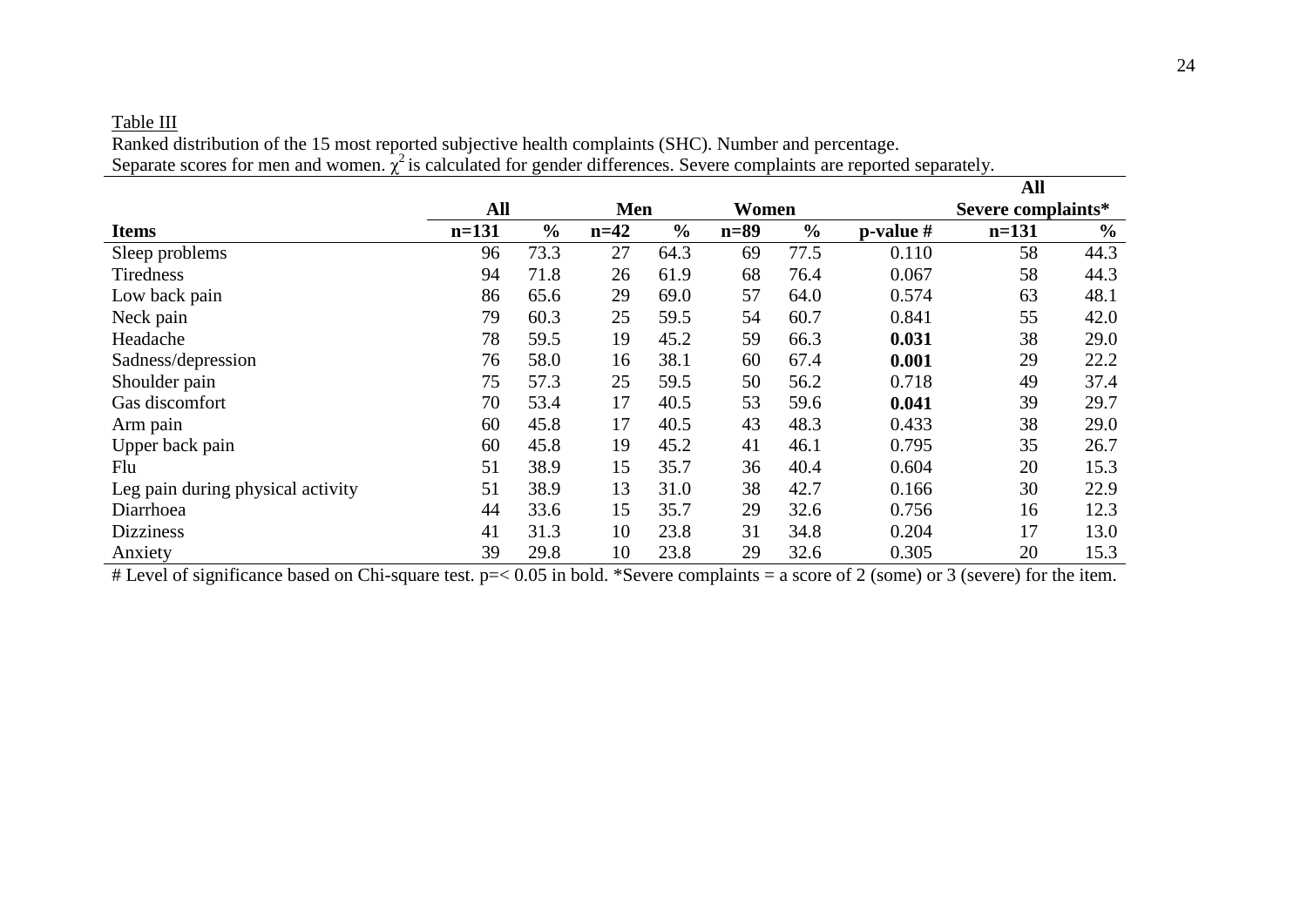# Table VI

Hierarchical multiple regression analysis of social support with SHC musculoskeletal complaints as dependent variable (n=131).

|                                         | Step 1      |         |             | Step 2  | Step 3      |         |
|-----------------------------------------|-------------|---------|-------------|---------|-------------|---------|
|                                         |             | Sig.    | ß           | Sig.    | β           | Sig.    |
| <b>Variables</b>                        | <b>Beta</b> | p-value | <b>Beta</b> | p-value | <b>Beta</b> | p-value |
| Age                                     | .026        | .782    | .015        | .877    | .023        | .800    |
| Gender <sup>#</sup>                     | .089        | .343    | .075        | .434    | .128        | .187    |
| Directive support at rehab <sup>^</sup> |             |         | .037        | .719    | $-.069$     | .525    |
| Nondirective support at rehab^          |             |         | .094        | .364    | .090        | .393    |
| Directive support outside rehab^        |             |         |             |         | .278        | $.011*$ |
| Nondirective support outside rehab^     |             |         |             |         | $-.028$     | .782    |
| $R^2$ (Square)                          | .009        |         | .021        |         | .080        |         |
| Adjusted $R^2$ (Square)                 | $-.008$     |         | $-.013$     |         | .030        |         |
| $R^2$ (Square) change                   | .009        |         | .012        |         | .059        |         |
| Significant change (F)                  | .594        |         | .493        |         | $.032*$     |         |

 $\overline{m}$ men = 1, women = 2.  $\overline{m}$ High score is great directive and nondirective support from support provider at rehabilitation or outside rehabilitation.  $*p < 0.05$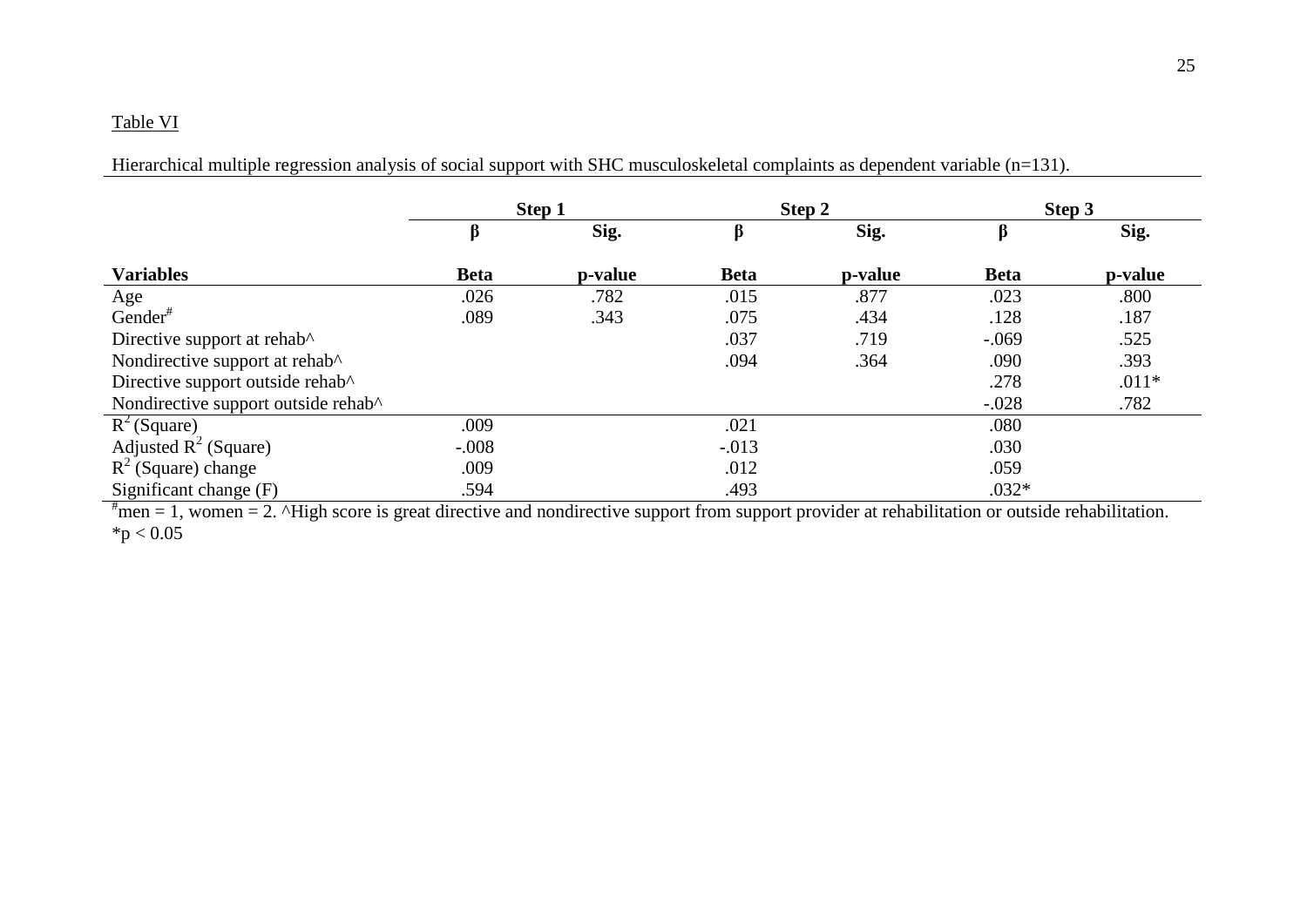# Table VII

Hierarchical multiple regression analysis of social support with SHC pseudoneurology complaints as dependent variable (n=131).

|                                     | Step 1      |         |             | Step 2  | Step 3      |          |
|-------------------------------------|-------------|---------|-------------|---------|-------------|----------|
|                                     | β           | Sig.    | β           | Sig.    | β           | Sig.     |
| <b>Variables</b>                    | <b>Beta</b> | p-value | <b>Beta</b> | p-value | <b>Beta</b> | p-value  |
| Age                                 | $-.021$     | .817    | $-.023$     | .799    | $-.017$     | .849     |
| Gender <sup>#</sup>                 | .276        | $.003*$ | .280        | $.003*$ | .336        | $.000**$ |
| Directive support at rehab^         |             |         | .046        | .641    | $-.072$     | .498     |
| Nondirective support at rehab^      |             |         | $-.012$     | .908    | .009        | .932     |
| Directive support outside rehab^    |             |         |             |         | .287        | $.007*$  |
| Nondirective support outside rehab^ |             |         |             |         | $-.113$     | .251     |
| $R^2$ (Square)                      | .075        |         | .077        |         | .136        |          |
| Adjusted $R^2$ (Square)             | .059        |         | .044        |         | .089        |          |
| $R^2$ (Square) change               | .075        |         | .002        |         | .059        |          |
| Significant change (F)              | $.011*$     |         | .894        |         | $.026*$     |          |

 $\mu$ <sup>#</sup>men = 1, women = 2. ^High score is great directive and nondirective support from support provider at rehabilitation or outside rehabilitation.  $*{\rm p} < 0.05, **{\rm p} = 0.001$